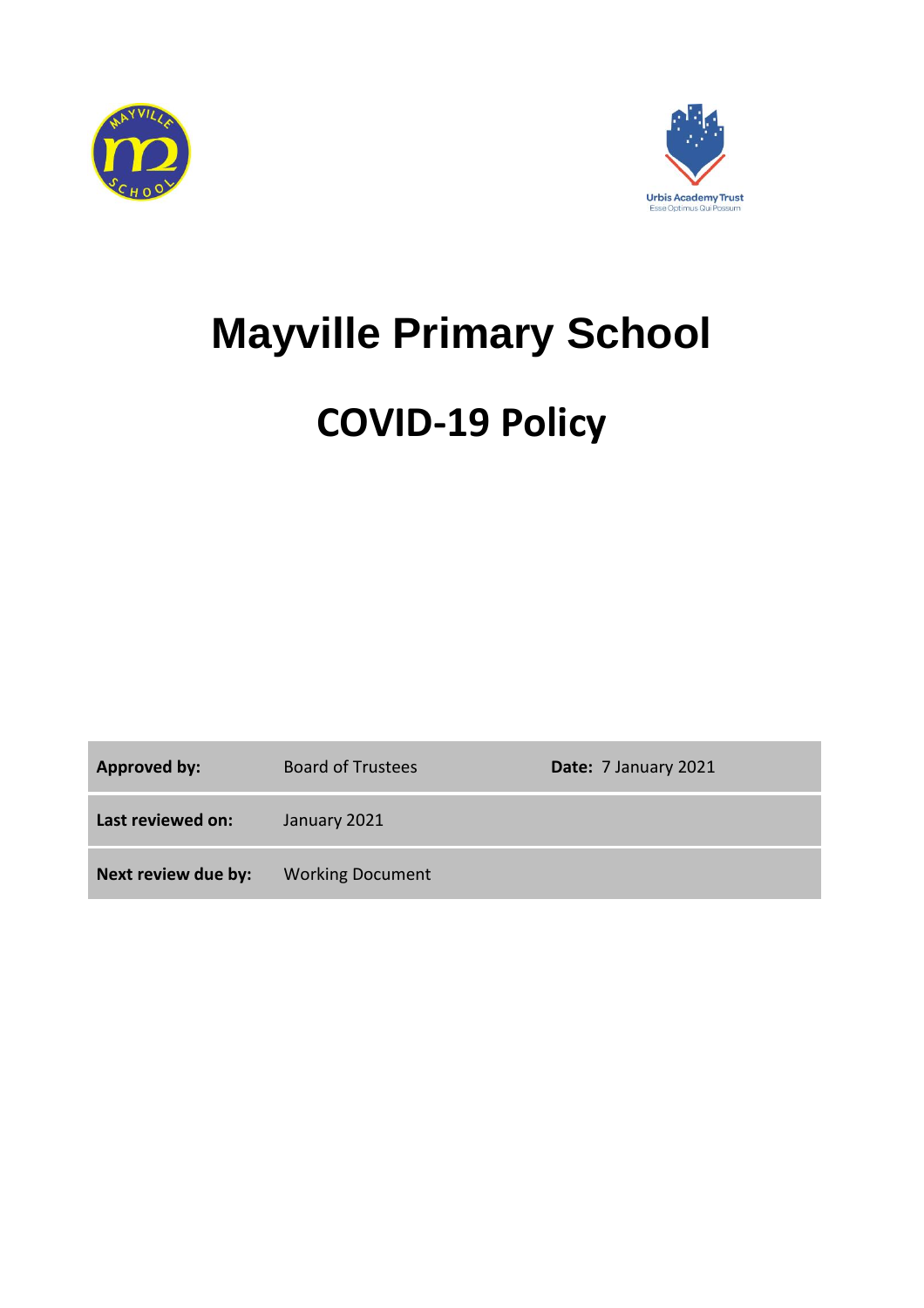This policy has been written to cover the operational procedures necessary for Mayville Primary school to protect its pupils, visitors and staff from the risks presented by coronavirus (Covid-19) infection.

# **WHAT IS CORONAVIRUS?**

The World Health Organisation defines coronaviruses as a family of viruses that cause infectious illness ranging from very mild to very severe diseases such as Middle East Respiratory Syndrome (MERS-CoV) and Severe Acute Respiratory Syndrome (SARS-CoV). Covid-19 has spread all over the world, initiating a global public health pandemic.

# **HOW IS CORONAVIRUS SPREAD?**

It is understood that the virus is highly infectious and moves from person to person in droplets from the nose or mouth which are spread when a person with Covid-19 coughs or exhales. Also, the virus can survive for up to 72 hours out of the body on surfaces.

People can catch Covid-19 directly if they breathe in the droplets or indirectly if they touch infected surfaces and then touch their eyes, nose or mouth.

It is known that infected individuals who show no symptoms may still be able to pass on the virus, especially in the early stages of infection. This is described as an asymptomatic spread.

# **WHAT ARE THE SYMPTOMS?**

The NHS recognise the main symptoms of coronavirus Covid-19 infection as fever and high temperature, a new, continuous dry cough and/or loss or change to the sense of smell or taste. Other less common symptoms include aches and pains, nasal congestion, headache, tiredness and fatigue. Symptoms begin gradually and are usually mild.

Most people (about 80%) recover from the disease without needing special treatment. A small percentage can become seriously ill and develop difficulty breathing. This is particularly dangerous for people with weakened immune systems, for older people, and for those with long-term conditions such as diabetes, cancer and chronic lung disease.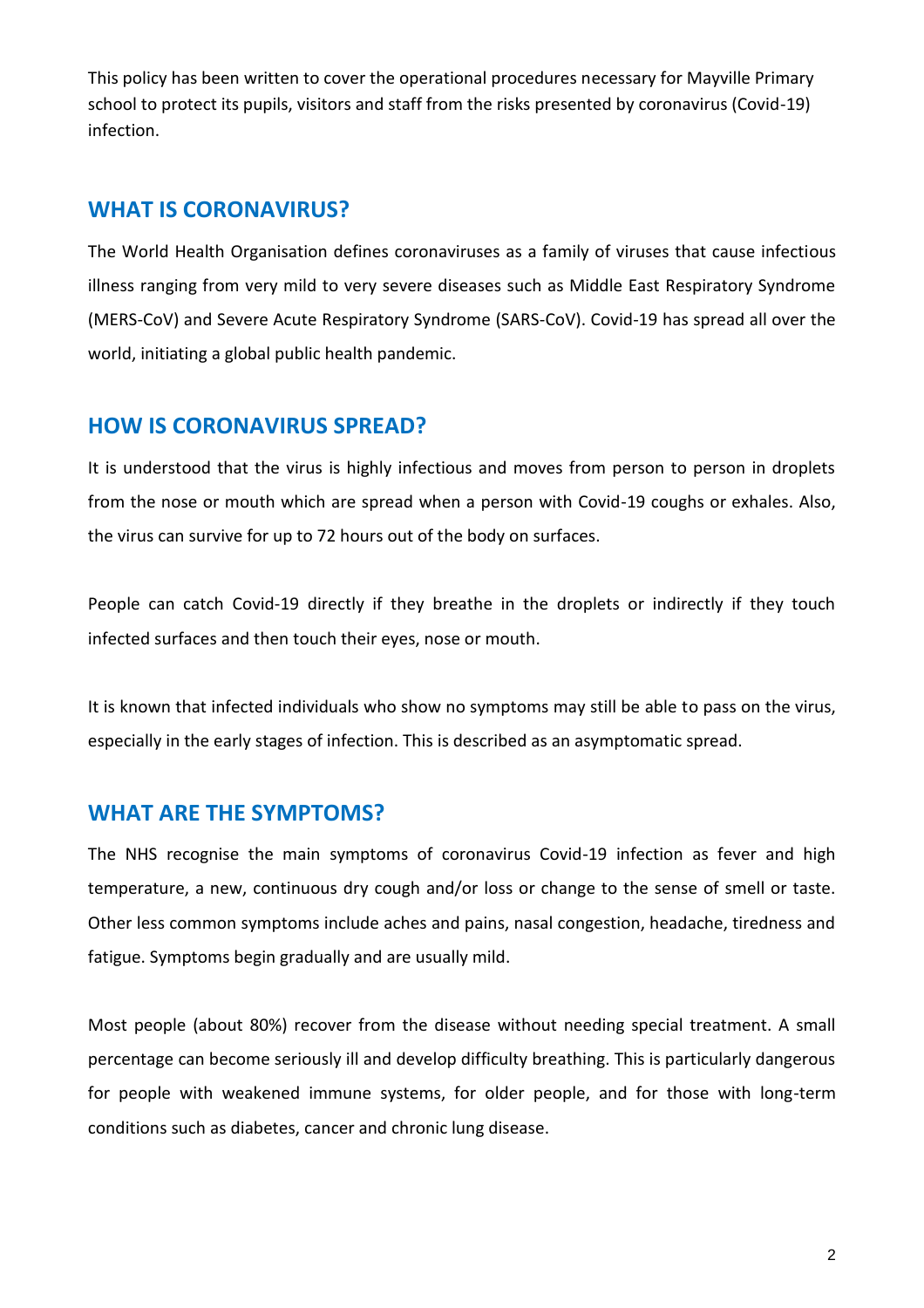# **PREVENTION AND SELF-ISOLATION**

The following general "handwashing and respiratory hygiene" precautions should be taken to help prevent spreading the virus:

- cover the mouth and nose with a tissue or sleeve (not hands) when coughing or sneezing (Catch it, Bin it, Kill it)
- put used tissues in the bin straight away
- wash hands with soap and water often wash for 20 seconds and use hand sanitiser gel, if soap and water are not available
- try to avoid close contact with people who are unwell
- clean and disinfect frequently touched objects and surfaces
- do not touch eyes, nose or mouth if hands are not clean.

The government also requires people to "self-isolate" if they have symptoms or if they have been tested and are found to be infected. This means staying at home and not leaving their house for 10 days from when the symptoms started. Those who live in a household with others should stay at home for 10 days from the day the first person in the house became ill.

# **PUBLIC HEALTH INFORMATION**

The Covid-19 pandemic has presented an unprecedented and fast-moving crisis throughout the UK, which has placed enormous pressure on health and social care systems and emergency services and national and local government. The response from public health and education authorities has been a rapidly evolving one and official guidance has repeatedly changed throughout the pandemic.

The school will keep up to date with the latest public health and government information about coronavirus risk in the UK. The senior leadership team and headteacher will maintain close links with local health protection teams and will be responsible for circulating essential information to staff, pupils and parents. Staff will do all they can to combat misinformation.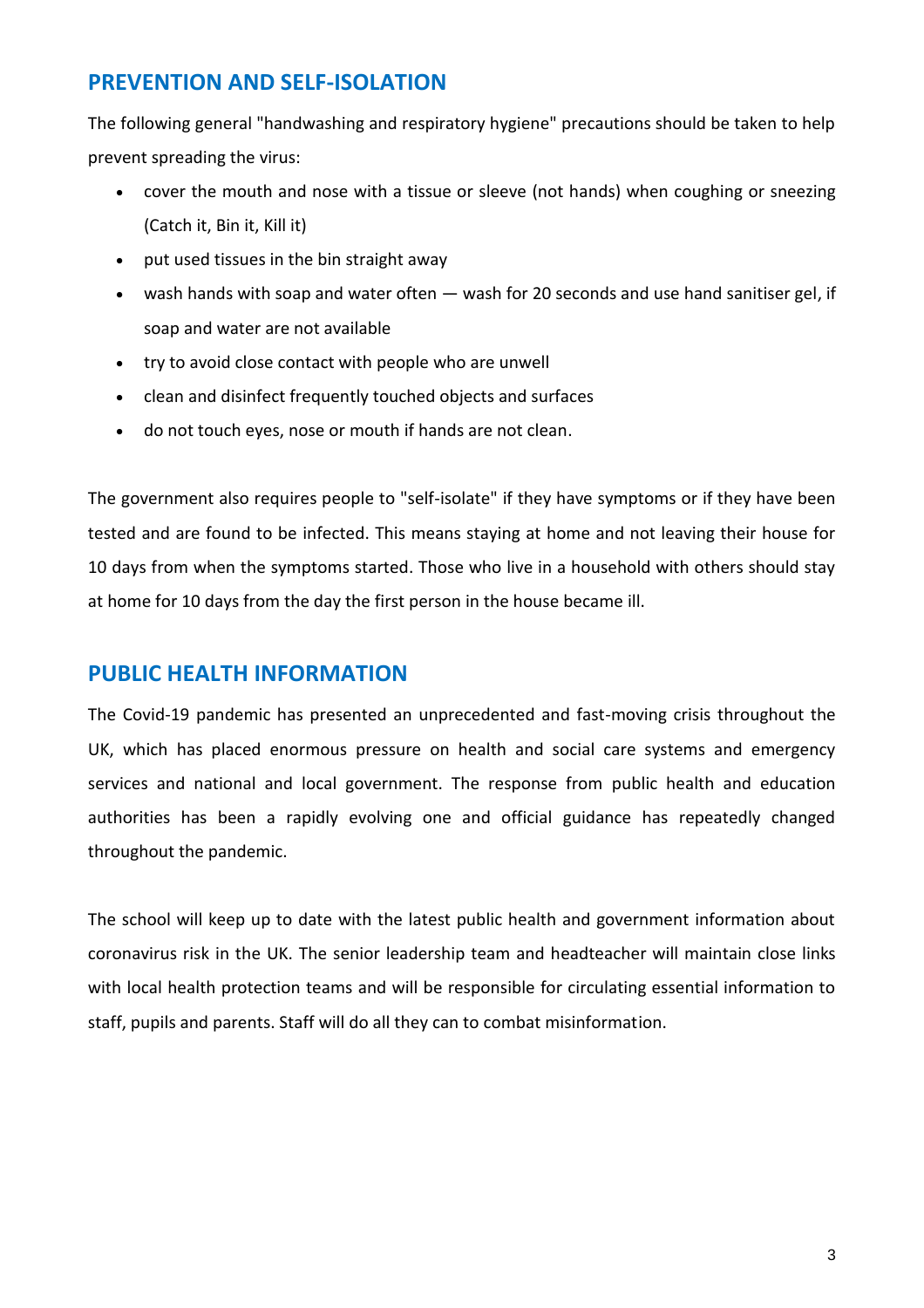# **STAYING HOME AND SOCIAL DISTANCING**

In March 2020 the government announced a countrywide "lockdown" with the temporary closure of places where people gather and meet, such as pubs, restaurants, cafes, non-food shops, gyms, cinemas, churches and leisure centres. Schools and early years childcare were also closed with a partial service remaining open to support certain children. People were urged not to travel and to stay at home. They were permitted to go outside only when shopping for necessities, medical or care needs, and exercise.

Schools were reopened for the 2020 autumn term as part of the phased relaxation of the lockdown. However, a "second wave" of infection combined with the pressures of winter illnesses to necessitate a second lockdown through November and introducing a three-tiered system of local restrictions that it is proposed will remain in place through the early part of 2021. Schools were not forced to close during the second lockdown but due to the high infection rate of the new strain of Covid, London schools, are to close again, for initially the first two weeks of January.

The school will keep staff informed about both national guidance and local transmission rates. It will comply fully with any restrictions imposed or any requirement for mass testing.

# **SCHOOL SAFETY MEASURES**

The safety of our pupils, staff and parents is the highest priority of the school. In order to protect them as far as it can, the school will fully implement all official guidance from the Department for Education (DfE) and Public Health England (PHE) relevant to minimising the transmission of the Covid-19 virus and ensuring the safety of pupils and staff.

All staff shall be familiar with the guidance, which includes:

- *[Guidance for full opening: schools](https://www.gov.uk/government/publications/actions-for-schools-during-the-coronavirus-outbreak/guidance-for-full-opening-schools)*
- *[Safe working in education, childcare and children's social care settings, including the use of](https://www.gov.uk/government/publications/safe-working-in-education-childcare-and-childrens-social-care/safe-working-in-education-childcare-and-childrens-social-care-settings-including-the-use-of-personal-protective-equipment-ppe)  [personal protective equipment \(PPE\)](https://www.gov.uk/government/publications/safe-working-in-education-childcare-and-childrens-social-care/safe-working-in-education-childcare-and-childrens-social-care-settings-including-the-use-of-personal-protective-equipment-ppe)*
- *[Face coverings in education.](https://www.gov.uk/government/publications/face-coverings-in-education/face-coverings-in-education)*

Controls will be based upon a risk assessment carried out by the senior leadership team and regularly updated with input from departmental heads, governors, health and safety leads and staff representatives.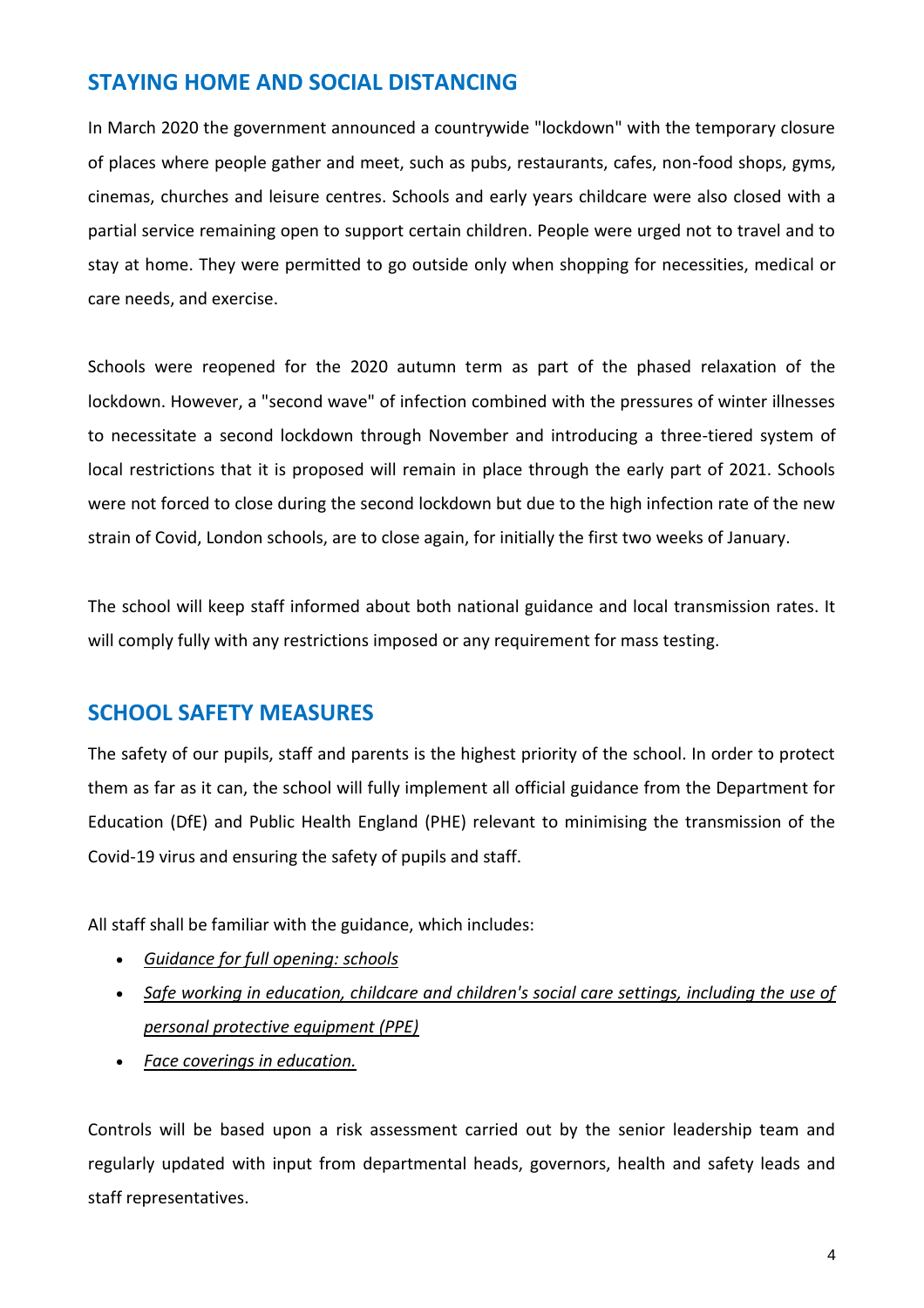In school, three key infection control measures will be applied:

- a requirement that children or staff who are ill stay at home
- robust measures covering hand and respiratory hygiene
- enhanced environmental cleaning arrangements.

The controls will be supported by a wide range of further measures, including:

- active engagement with the NHS Test and Trace system
- reasonable measures to reduce contacts between pupils, staff and visitors, wherever possible, and maximising "social distancing"
- the appropriate use of face masks
- staff health and wellbeing plans.

Details of the risk assessment and control measures will be disseminated to all staff. Every effort will be made to ensure that parents and carers are kept informed of the school's actions to keep open and maintain safety; where necessary plans will be discussed with local authority public health teams.

# **STAFF AND PUPIL SICKNESS**

In school:

- staff who are unwell with suspected Covid-19 or who have come into contact with an infected individual or who share a household with someone who is unwell, should not come to work but must comply with the latest government advice about self-isolating themselves in their home
- unwell pupils should stay at home
- pupils or staff who become unwell while on the school site with a new, continuous cough or a high temperature or loss of sense of taste or smell will be sent home.

An unwell pupil should be isolated in the medical room while waiting to be picked up. The door should be closed, and a window opened for ventilation. Staff looking after them while they wait will wear appropriate personal protective equipment as advised in *Safe working in education, childcare and children's social care settings, including the use of personal protective equipment (PPE)*.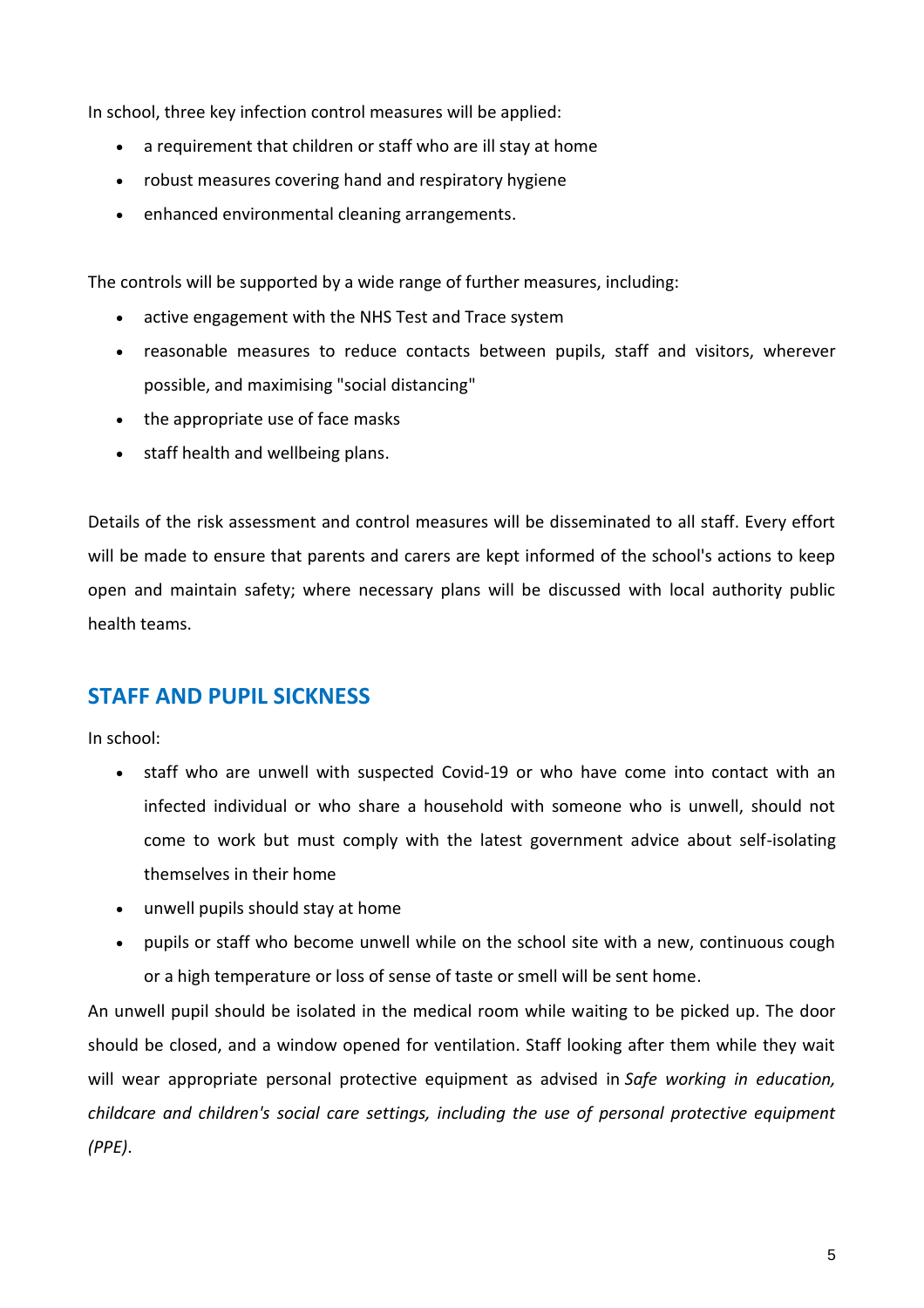If clinical advice is required, the pupil (or their teacher, parent or guardian) should go online to NHS 111 (or call 111 if they do not have internet access). In an emergency, 999 should be contacted if they are seriously ill or injured or their life is at risk.

# **REDUCING CONTACT**

As indicated in the risk assessment, the school will make appropriate arrangements to enable staff and pupils to manage their face-to-face contacts and maintain safe social distancing, wherever possible. The purpose is to reduce the transfer of the virus between individuals.

Methods used will be informed by DfE and PHE advice, including *Guidance for full opening: schools*.

Arrangements will include:

- grouping pupils together in learning bubbles (year groups)
- allocating teaching staff to work consistently to particular learning bubbles wherever possible
- keeping groups apart to avoid contact between them
- keeping groups in one classroom as much as possible and reducing movement around the school
- staggering timetables to achieve social distancing between groups
- staff maintaining distance from pupils and other staff as much as possible
- parent/teacher face-to-face contact will be minimised by asking parents to communicate with teachers, where possible, by phone or by email – any face-to-face contacts will be conducted with appropriate social distancing
- only essential visitors will be allowed on school's premises, such as contractors, social workers, educational psychologists and speech and language therapist.

# **WEARING FACE MASKS IN SCHOOL**

The DfE guidance *[Face coverings in education](https://www.gov.uk/government/publications/face-coverings-in-education/face-coverings-in-education)*, states that primary school children do not wear face covering in school but recommend staff and visitors wear face masks in communal spaces where social distancing cannot be maintained.

Where face coverings are required it is vital that they are worn correctly. In school: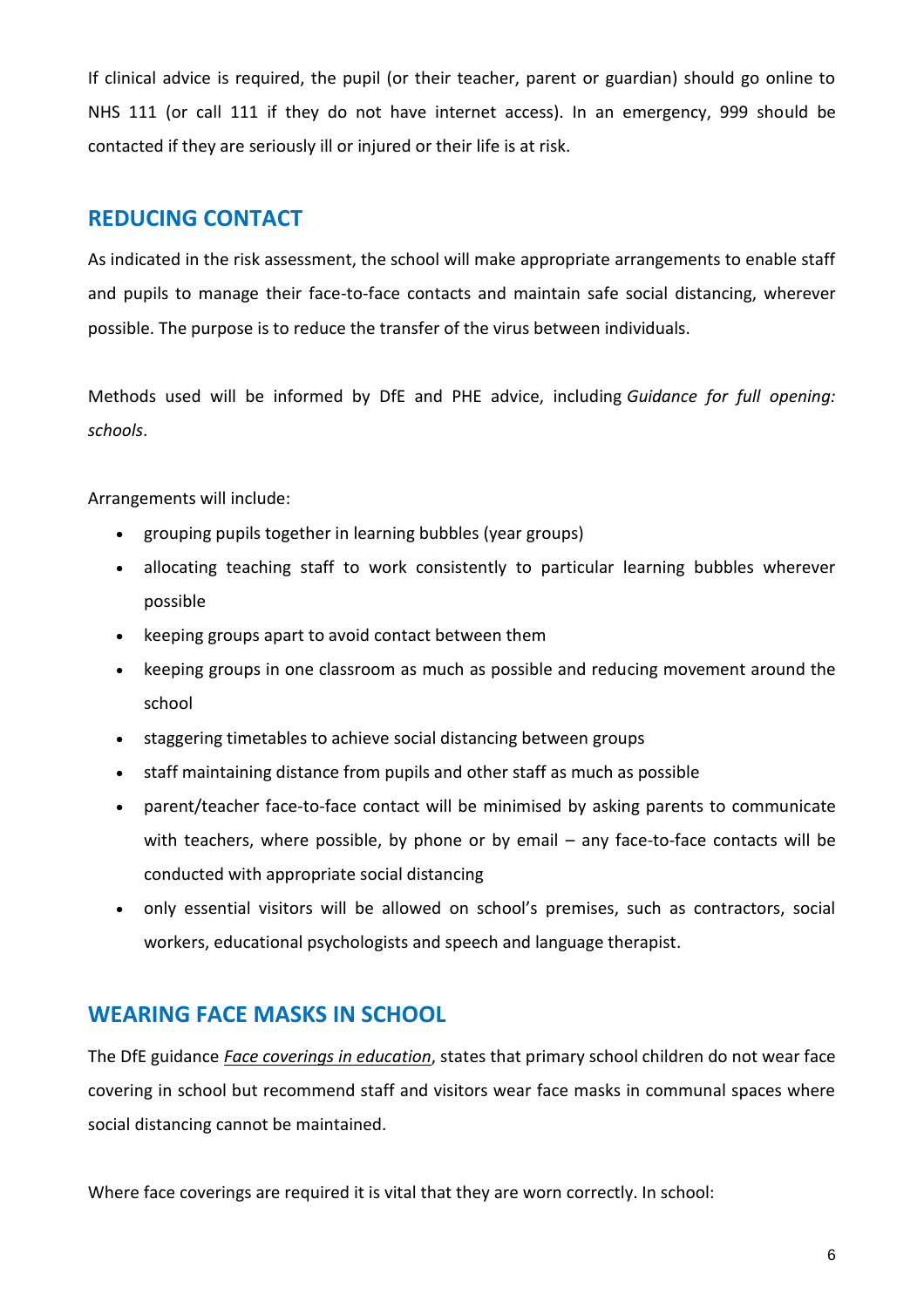- clear instructions must be provided by staff to pupils on how to put on, remove, store and dispose of face coverings to avoid inadvertently increasing the risks of transmission
- a small contingency supply of masks should be kept for visitors who need one

# **SUPPORTING RESPIRATORY AND HAND-HYGIENE**

Effective hand hygiene is known to reduce the chance of the Covid-19 virus being passed on indirectly by touch. Staff and pupils should be encouraged to clean their hands regularly during the day, including when they arrive in school. Hand cleaning "routines" may be introduced.

Respiratory hygiene refers to catching coughs and sneezes in tissues and then disposing of these in an appropriate manner. Tissues and bins will be made available throughout the school. Bins will be regularly emptied.

# **PROVIDING A COVID-SAFE SCHOOL ENVIRONMENT**

The school will make appropriate adjustments to its premises to enable staff and pupils to maintain social distancing and comply with high standards of respiratory and hand hygiene.

Adjustments may include:

- classrooms will be arranged with well-spaced and forward facing desks
- adequate space will be left between front desks and the area where the teacher would normally stand
- "group" table arrangements will only be in EYFS and Year 1
- "one-way" routes in corridors and stairways
- adequate hand hygiene facilities will be in place for all classes and groups, including suitable hand washing facilities and/or hand sanitiser
- hand sanitiser use should be supervised to prevent risks related to ingestion.

Premises adaptations should include measures to increase ventilation where possible. Staff will support these modifications by taking action to ventilate areas where they are working. Natural ventilation will include the opening of windows and doors, except for fire doors.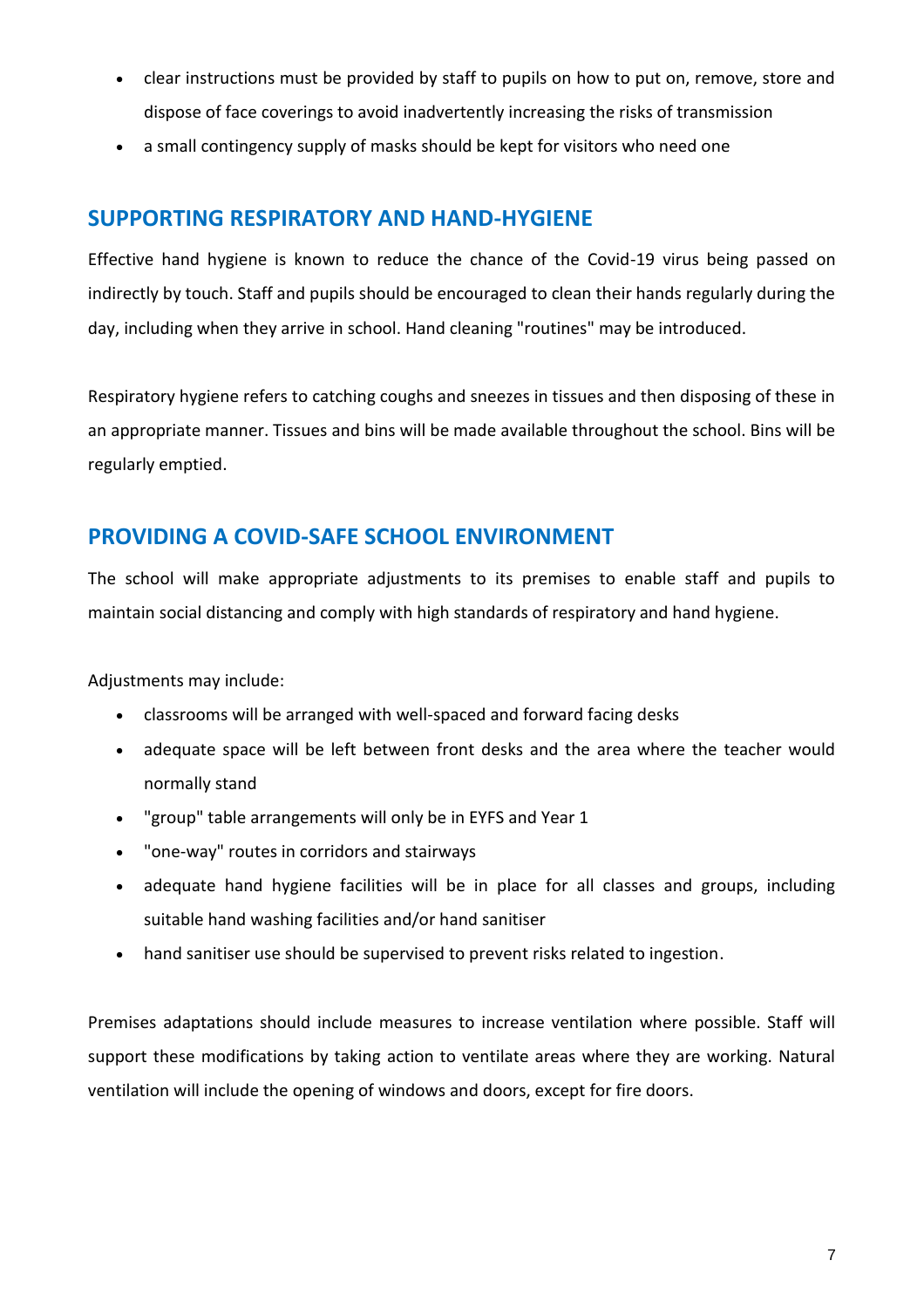# **ENHANCED SCHOOL SITE CLEANING**

Enhanced school cleaning schedules will be in place throughout the pandemic. These will be managed in collaboration with the cleaning contractors and premises officers.

Frequently touched surfaces will be cleaned on a more regular basis. Such surfaces will include:

- toilet and handwashing areas
- flush levers and taps
- door handles
- handrails
- table tops
- computers, mice and computer keyboards.

If a person with suspected or confirmed Covid-19 infection has been present in the school, or in the case of an outbreak, additional "deep clean" arrangements will be implemented using appropriate disinfectant, as advised in *[COVID-19: cleaning in non-healthcare settings outside the](https://www.gov.uk/government/publications/covid-19-decontamination-in-non-healthcare-settings/covid-19-decontamination-in-non-healthcare-settings)  [home](https://www.gov.uk/government/publications/covid-19-decontamination-in-non-healthcare-settings/covid-19-decontamination-in-non-healthcare-settings)* published by PHE. In an outbreak situation, the school will work closely with Waltham Forest Public Health.

# **SCHOOL TRANSPORT, DROP-OFF AND PICK-UP ADJUSTMENTS**

In the school:

- staggered start or finish times will be used to reduce the number of pupils arriving or leaving together - details will be communicated in timely fashion to parents
- parents will be asked to wear face masks and to not to gather at the school gates
- arrangements will be in place for pupils to take their face coverings off on arrival at the school and wash their hands - reusable coverings should be kept in plastic bags until home time.

# **SEND PUPILS, HEALTH PLANS AND SAFEGUARDING**

This school is very aware that the pandemic has placed unprecedented pressure on both pupils and parents and that some families may have struggled with problems related to issues, such as illness, poverty, bereavement, stress, mental health and domestic violence during the lockdown. They may also have found themselves without their normal support mechanisms. All school staff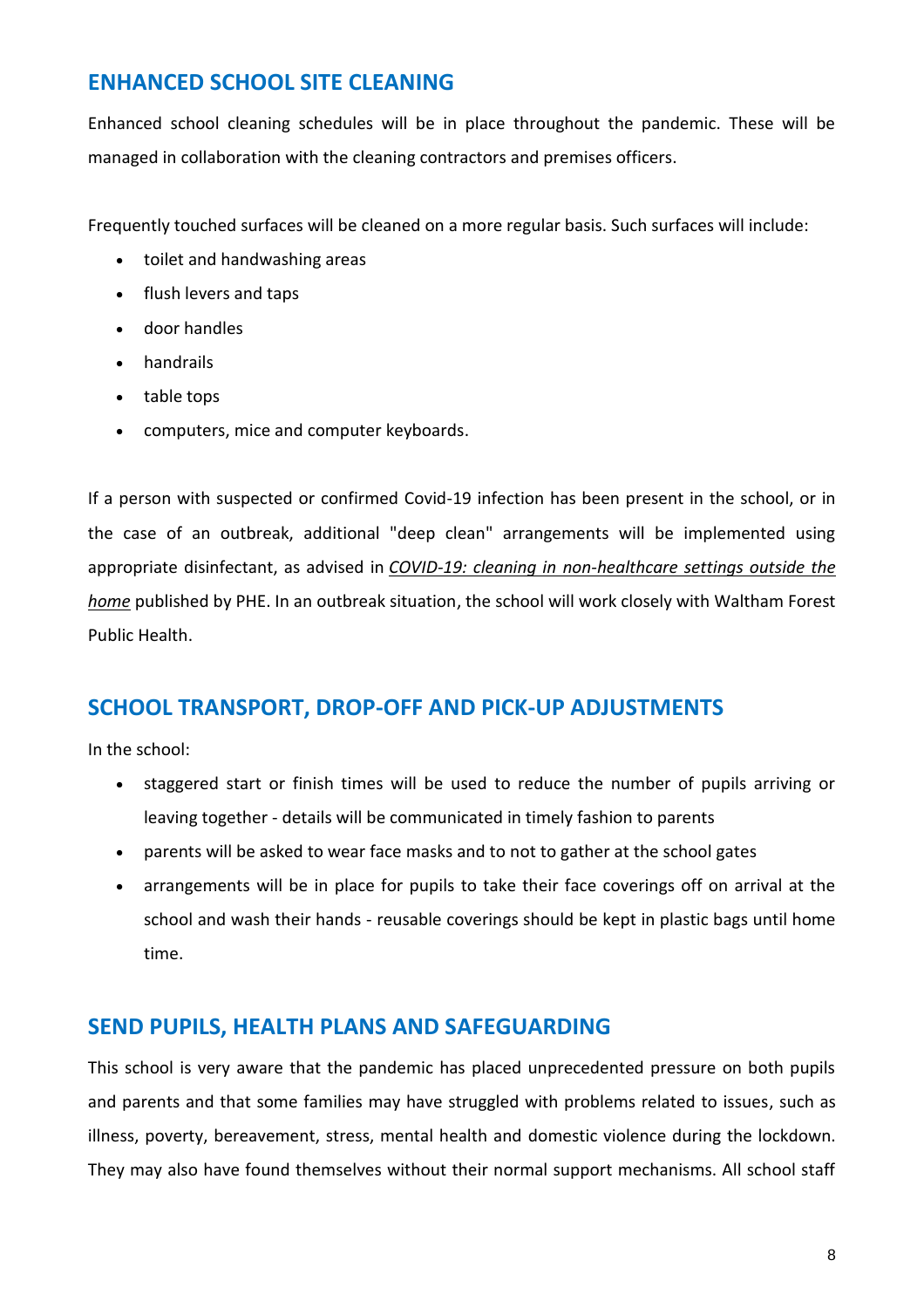shall therefore be especially vigilant to identify vulnerable pupils who may require additional support through established pastoral and safeguarding arrangements.

#### **SUPPORT FOR HOME LEARNING**

The school is aware that some pupils may not be able to attend school at some times, particularly during local lockdown, or if pupils or their families are infected with Covid-19 and have to selfisolate. In such cases the school will immediately transfer to remote home learning as they did during the lockdown. (Appendix A – Remote learning)

#### **TESTING, TRACKING AND TRACING**

A nasal/throat swab test is available to confirm the presence of the virus. Tests can be performed in regional drive through centres or via home testing kits. Anyone who experiences any coronavirus symptoms can get a free test, including all pupils, teachers, and school staff. Staff and pupils who have symptoms or who test positive must stay at home and not attend for work or school. Parents/carers should book a test if they or their child are displaying symptoms.

In the UK the NHS Test and Trace system is operative. It involves identifying and isolating people who are infected and then tracing those who may have been in contact with them. These people can then be tested and isolated as required.

The school will fully support testing and tracing. Further information can be found from the online document, *[NHS Test and Trace: how it works](https://www.gov.uk/guidance/nhs-test-and-trace-how-it-works)*.

The school will take swift action if staff become aware that someone who has attended has tested positive for coronavirus. The headteacher will immediately contact the Waltham Forest Public Health team for advice.

#### **STAFF HEALTH AND WELLBEING**

The school will make every effort to support its staff and their health and wellbeing is a key priority. Every effort should be made to consult with staff and keep people safe and informed.

The government has advised that schools are regarded as "low risk" settings and that staff who have been considered high-risk or "extremely vulnerable" due to underlying health conditions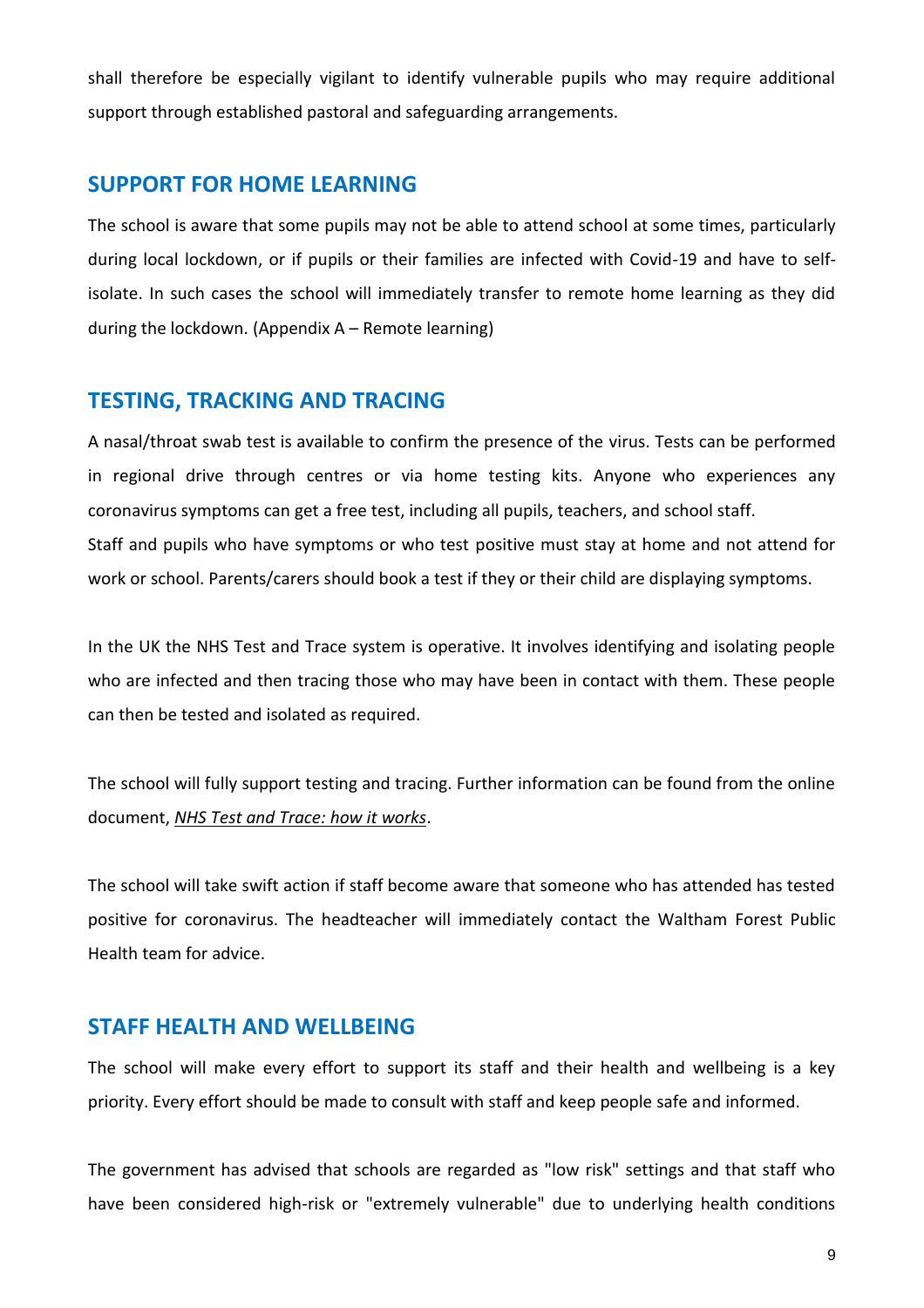during the height of the pandemic should be safe to return to work provided appropriate safeguards are in place, including robust hand hygiene and social distancing arrangements. All face-to-face teaching activities will be covered by risk assessments completed by the Welfare Officer and the SLT as required. Where additional reasonable adjustments are required, these will be applied and kept under review. Staff who have ongoing concerns, particularly those who have been considered moderate or high risk, should discuss these with the headteacher.

# **VACCINATION**

This school is aware that a vaccine delivery programme has begun in the UK. The programme will initially address vulnerable at risk groups and will continue throughout 2021 to ensure that all adults are offered vaccination. The school will support all staff to attend and obtain a vaccination when they are eligible to do so. The school is aware that, at present, the vaccine is not licensed for use with those under 16 years of age.

# **PIMS**

The COVID-19 linked syndrome affecting children. This syndrome is very rare, and most children will not be seriously affected.

Any **child who is seriously unwell needs to be treated quickly** – whatever the illness. **If the child**  has a temperature of 38<sup>°</sup> or higher, cold hands and feet and is sleepy, parents or carers will be contacted immediately and advised to seek immediate medical attention for their child.

# **BUSINESS CONTINUITY PROCEDURES AND PANDEMIC RECOVERY PLANNING**

In addition to the school's general business continuity and recovery planning policies, the school recognises the need to have a separate pandemic contingency plan and procedure. This is because a general business continuity plan focuses on a short-term recovery programme. In contrast, the effects of the coronavirus pandemic are likely to last many months.

The following procedure sets out key contingency measures to be introduced in this school:

 the situation will be kept under review by the senior leadership team who will work alongside trustees to ensure the safety of staff and pupils as their primary concern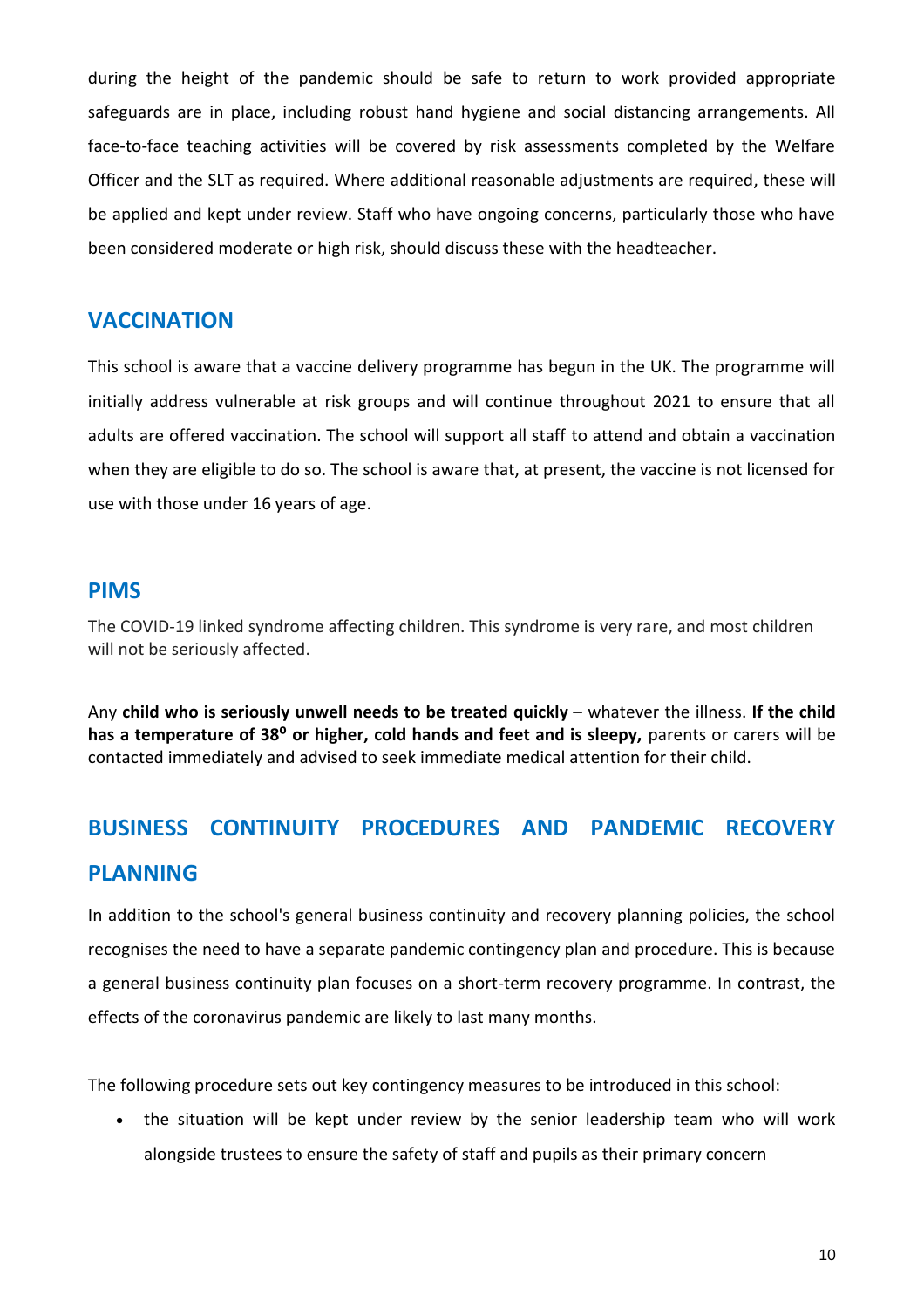- information will be provided to staff via email and through team meetings as well as other important information, they will be briefed on the symptoms of the virus and who to contact should they believe that they or a pupil may have the virus – unnecessary meetings will be cancelled and greater use made of digital/virtual communication in order to reduce people contacts
- during any national or local lockdown staff whose role enables them to work from home will be supported to do so
- staff who are required to self-isolate themselves at home if they or a member of their family has the virus will be fully supported by the school – they should inform the school at the earliest opportunity of their status
- school staffing will be reviewed on a daily basis and contingency plans put in place to ensure that the school remains open wherever possible – this will be done whether the school is fully open or running partially closed
- during any national or local lockdown teaching staff will explore all means of using virtual/digital communication systems to support pupils who are at home
- during any local lockdown caused by high virus transmission rates, the school will discuss safety with any staff who are classified as extremely clinically vulnerable – the school recognises that additional adaptations may be required to ensure safety in such circumstances
- a similar review will be carried out with parents of any pupils who are similarly classified health and support plans should be adjusted as necessary
- if it becomes impossible for the school to maintain even a reduced service due to staffing constraints the school will work with the local authority to make alternative arrangements – in such an event the school will inform parents at the earliest opportunity.

Phase leaders will be responsible for ensuring that their team understand the school's risk assessment and should speak to the SLT if they have any questions or concerns.

# **MONITORING AND REVIEW**

This policy will be continuously monitored and updated by the trustees and headteacher to take account of any changes to the official advice provided about coronavirus.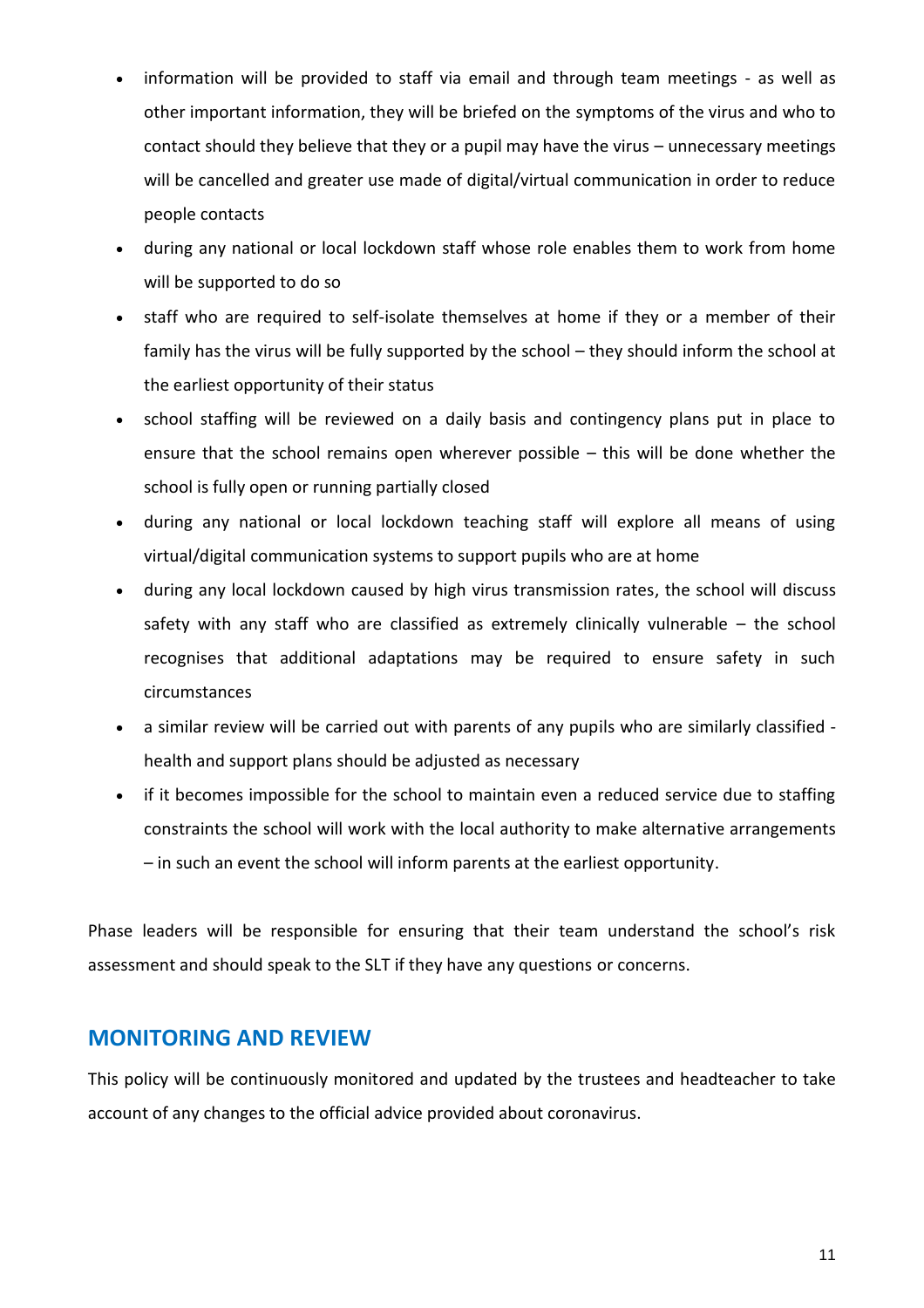

#### **REMOTE LEARNING**

#### **Teaching Staff will:**

- share teaching and activities with their class through Google classroom as well as the workbooks, school's website and regular communication with parents; this will include mini-videos modelling the relevant content;
- continue teaching in line with current, extensive planning that is already in place throughout the school;
- accept the fact that learning remotely will be more difficult, so tasks will be set in smaller steps to allow for this and the workbooks allow for this to be delivered in line with the needs of the pupils;
- keep in contact with children through the Google classroom, and via telephone and email where relevant. All parental contact will be tracked and evaluated to ensure that the school continues to discharge its safeguarding duties;
- dedicated regular wellbeing phone calls to connect and check up on the children;
- reply to messages, set work and give feedback on activities during the regular teaching hours 9:00 am - 3:30 pm; This feedback will be as soon as reasonably possible.(parents must be aware that this may not be instant);
- allow some flexibility in the completion of activities, understanding that the circumstances leading to our closure may affect families in several ways;
- take regular breaks away from the technology to engage in other professional duties as much as circumstances allow; and
- if unwell themselves, be covered by another staff member for the sharing of activities.

#### **Children will:**

- be assured that wellbeing is at the forefront of our thoughts and the need for children to take regular breaks, get fresh air, exercise and maintain a reasonable balance between online engagement and offline activities;
- potentially work a day or two behind what has been shared through the Google classroom, the paper packs and workbooks. They will be able to provide these for review when they return;
- only send messages and queries that are concerning tasks set by the teacher or in response to questions the teacher may ask them directly;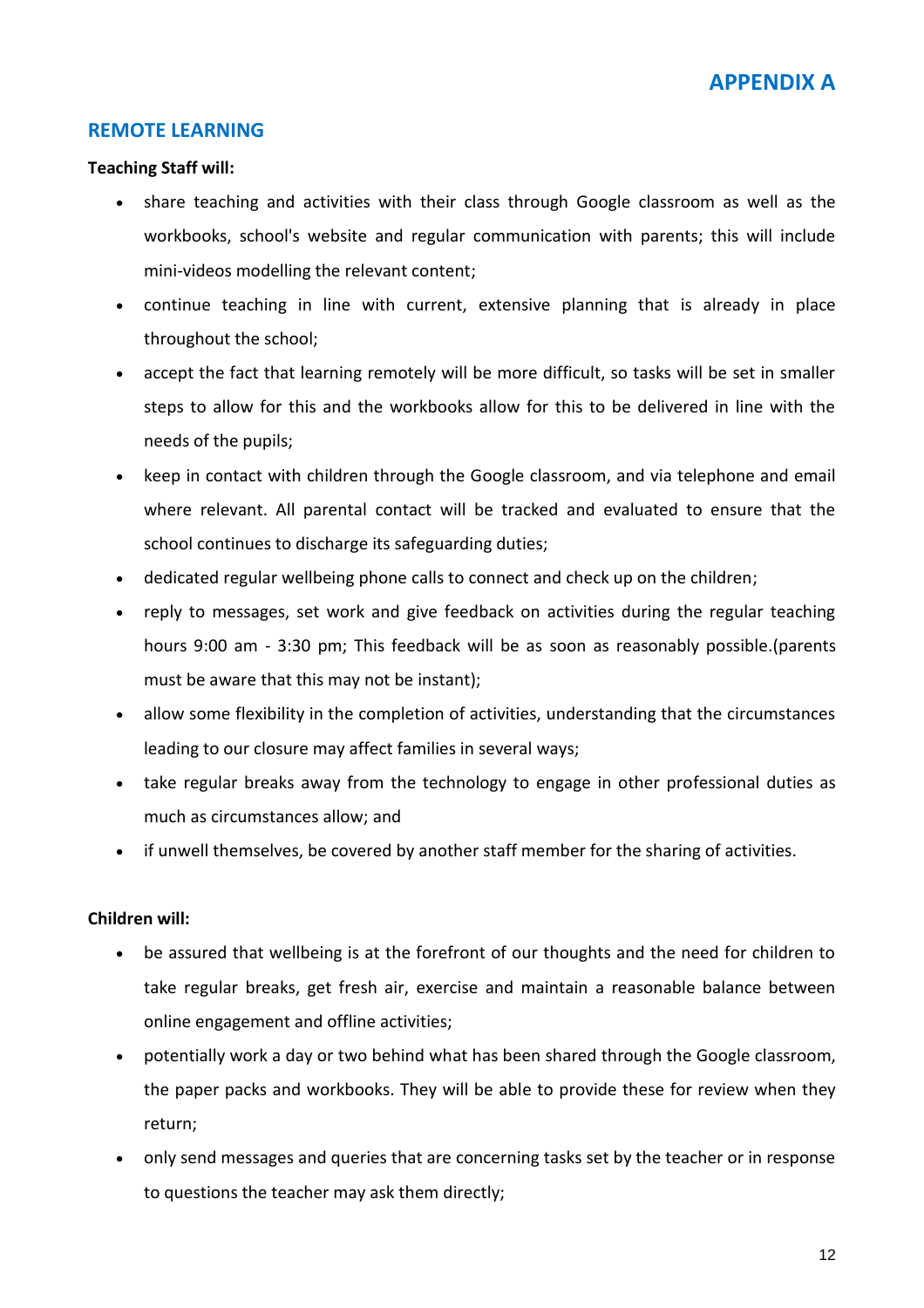- only access the material shared by their teacher and ask for parental permission to use technology for anything beyond that;
- read daily, either independently or with an adult; and
- consider using the school closure time to learn a new skill, follow their interests, discover more about the world around us or be creative.

#### **Parents will**

- support their child's learning to the best of their ability and seek help where required.
- encourage children to access and engage with Google classroom, and the paper packs provided as well as any communication from their teacher;
- ensure children access the wellbeing and teacher catch up sessions
- know they can continue to contact their class teacher as usual if they require the support of any kind through Google classroom;
- check their child's completed work each day and encourage the progress that is being made;
- be mindful of the mental wellbeing of both themselves and their child and encourage their child to take regular breaks, play games, get fresh air, participate in the PE videos and relax; and
- read with their children every day for 15 minutes or more.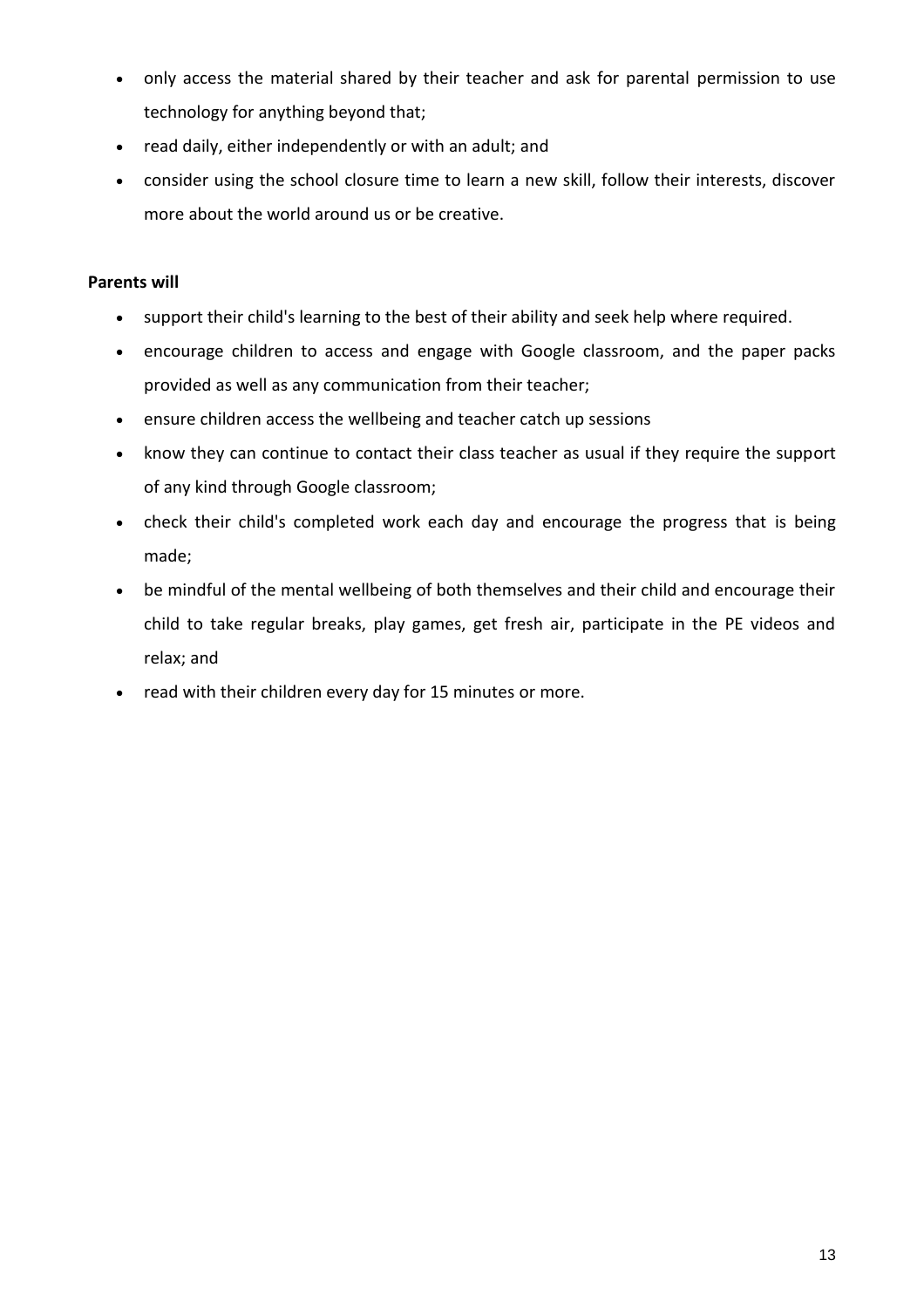





# **Child protection during the COVID-19 measures Annex to Child Protection policy – version 1.0**

**Approved by: Date:** 04.01. 2021

**Last reviewed on:** 04.01. 2021

**Next review due by:** Weekly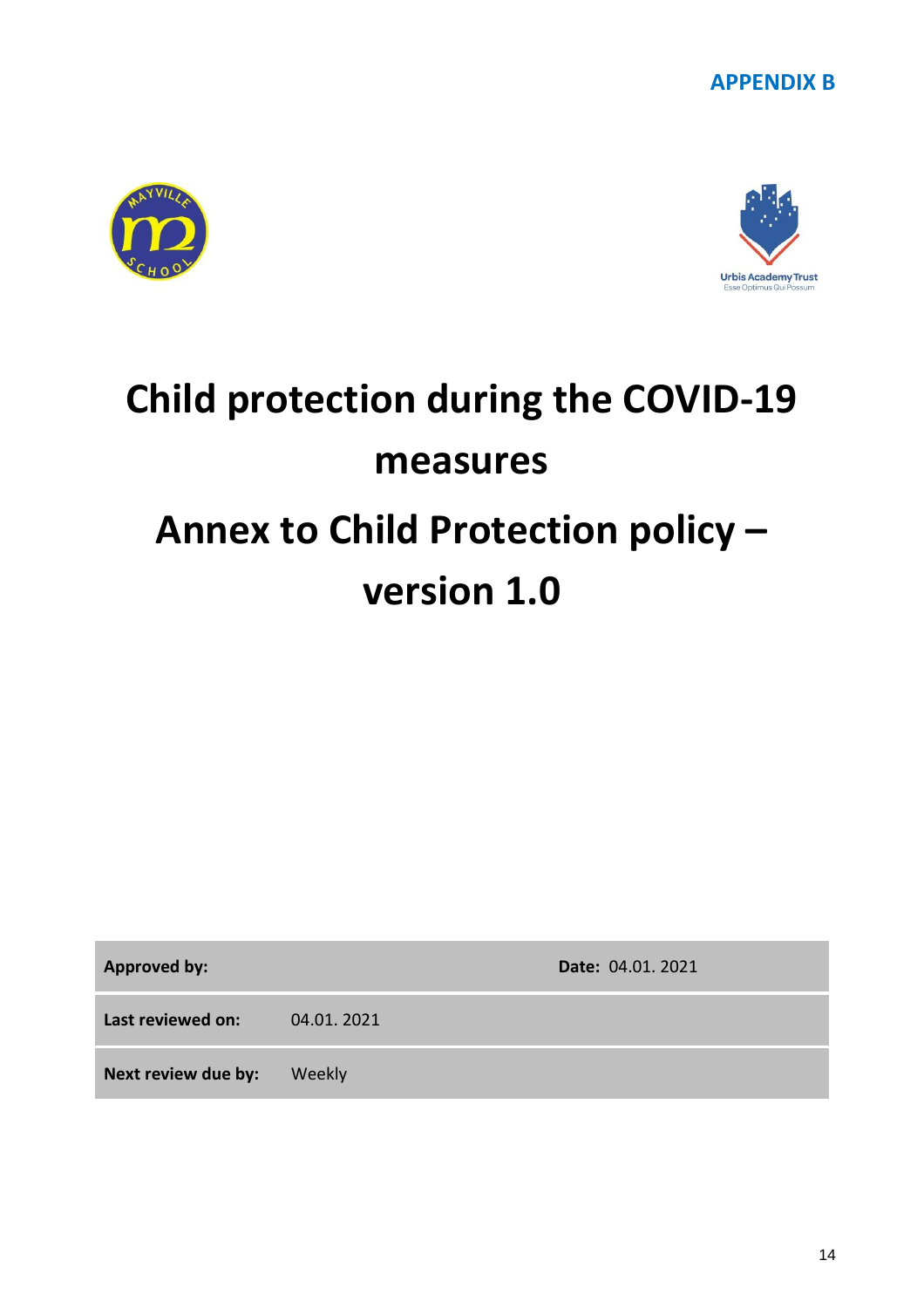# **CONTEXT**

From  $4<sup>th</sup>$  January 2021 parents were asked to keep their children at home, wherever possible, and for schools to remain open only for those children of workers critical to the COVID-19 response - who absolutely need to attend. Schools and all childcare providers were asked to provide care for a limited number of children - children who are vulnerable, and children whose parents are critical to the COVID-19 response and cannot be safely cared for at home. This appendix to Mayville Primary School's Safeguarding and Child Protection policy contains details of our individual safeguarding arrangements.

# **VERSION CONTROL AND DISSEMINATION**

This is version 1.0 of this annex. It will be reviewed by our designated safeguarding lead (DSL) or a deputy DSL on a weekly basis as circumstances continue to evolve or following updated Department for Education advice or guidance. It is available on the school website and is made available to staff by email and saved centrally on the T-drive.

We will ensure that on any given day all staff and volunteers in attendance will be aware of whom the DSL and deputy DSL's are and how staff and volunteers can to speak to them.

# **SAFEGUARDING PRIORITY**

During these challenging times, the safeguarding of all children at our school – whether they are currently at home or in attendance  $-$  continues to be our priority. The following fundamental safeguarding principles remain the same:

- the best interests of children continue to come first
- if anyone in our school has a safeguarding concern, they will act immediately
- a designated safeguarding lead (DSL) or deputy DSL will always be available
- no unsuitable people will be allowed to gain access to children
- children should continue to be protected when they are online.

**The Designated Safeguarding Lead (DSL) for Child Protection is** Nicola Quince

Contact details: [nicola.quince@mayville.waltham.sch.uk](mailto:nicola.quince@mayville.waltham.sch.uk)

#### **The deputy designated leads are:**

Beverley Komorowska

Contact details: beverley.komorowksa@mayville.waltham.sch.uk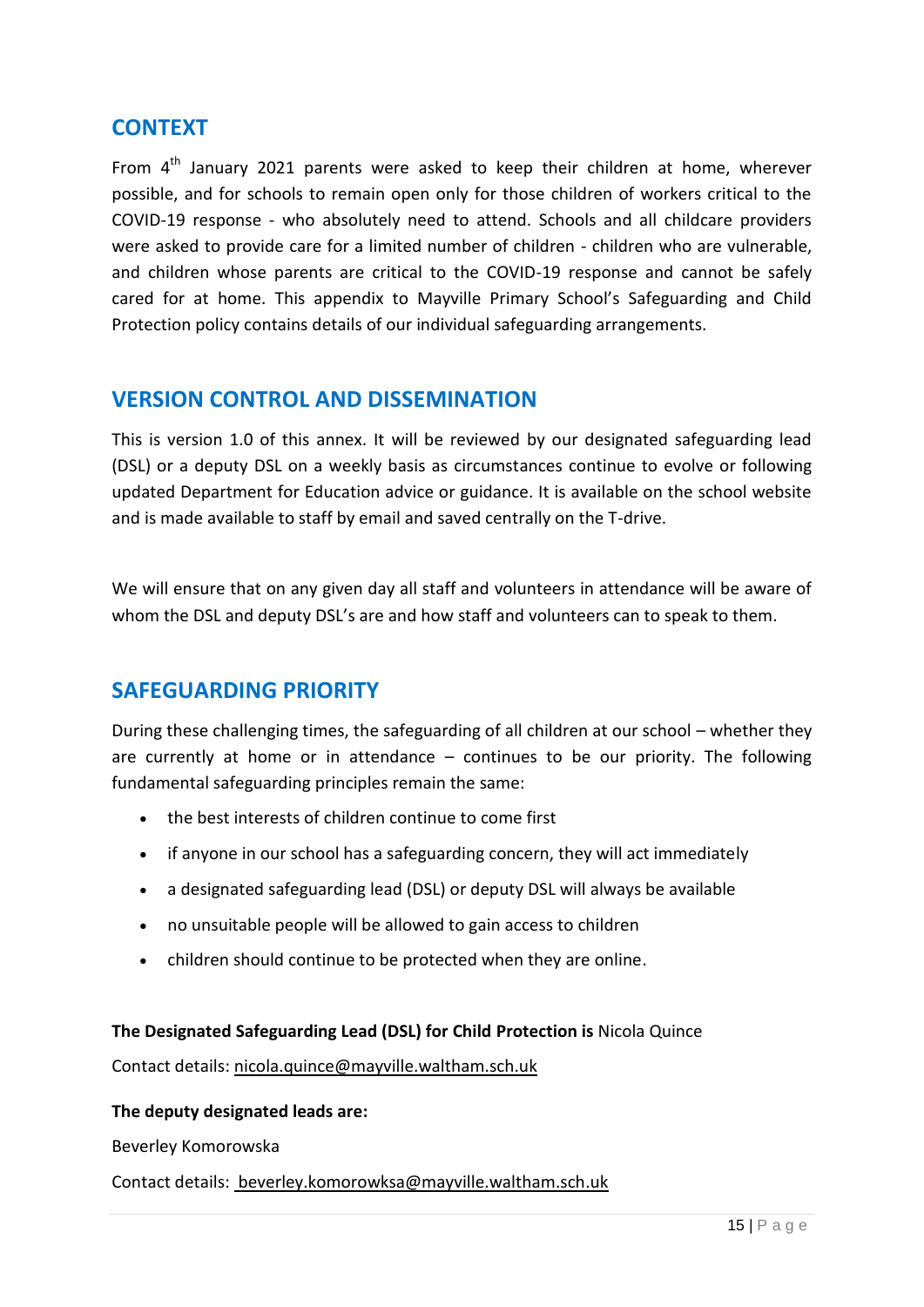#### Eileen Clarke

Contact details: [eileen.clarke@mayville.waltham.sch.](mailto:eileen.clarke@mayville.waltham.sch)uk Hannah Roberts Contact details: [hannah.roberts@mayville.waltham.sch.uk](mailto:%20hannah.roberts@mayville.waltham.sch.uk)  Natasha Brown Contact details: [natasha.brown@mayville.waltham.sch.uk](mailto:natasha.brown@mayville.waltham.sch.uk) Tracy Young Contact details: tracy.young@mayville.waltham.sch.uk **The deputy designated lead is:**

Bilkis Ahmed Contact details: [bilkis.ahmed@mayville.waltham.sch.uk](mailto:%20bilkis.ahmed@mayville.waltham.sch.uk) 

# **VULNERABLE CHILDREN**

Vulnerable children include those who have a social worker and those children with education, health and care (EHC) plan. Those who have a social worker include children who have a Child Protection Plan and those who are looked after by the local authority. A child may also be deemed to be vulnerable if they have been assessed as being in need or otherwise meet the definition in section 17 of the Children Act 1989. Those with an EHC plan will be risk-assessed in consultation with the local authority and parents to decide whether they need to continue to be offered school support, or a place in order to meet their needs, or whether they can safely have their needs met at home. This could include, if necessary, carers, therapists or clinicians visiting the home to provide any essential services.

Many children and young people with EHC plans can safely remain at home. Eligibility for free school meals in and of itself should not be the determining factor in assessing vulnerability.

Senior leaders, especially the designated safeguarding lead (and deputies) know who our the most vulnerable children are. They have the flexibility to offer a place to those on the edge of receiving children's social care support.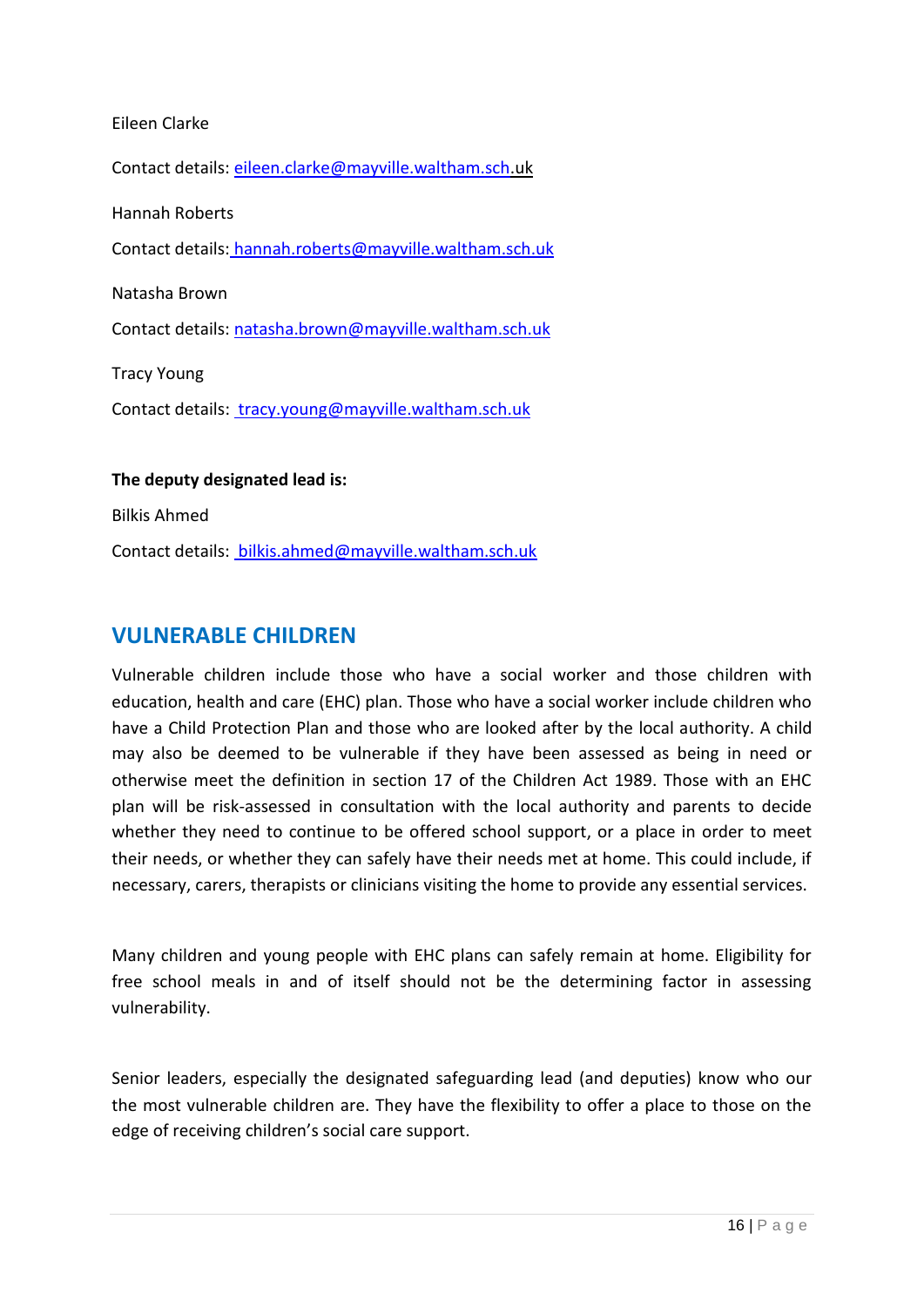Mayville Primary School will continue to work with and support children's social workers to help protect vulnerable children. This includes working with and supporting children's social workers. The lead person for this will be Nicola Quince.

There is an expectation that vulnerable children who have a social worker will attend an education setting, so long as they do not have underlying health conditions that put them at risk. In circumstances where a parent does not want to bring their child to an education setting, and their child is considered vulnerable, the social worker and school will explore the reasons for this directly with the parent.

Where parents are concerned about the risk of the child contracting COVID19, Mayville Primary School or the social worker will talk through these anxieties with the parent/carer, following the advice set out by Public Health England.

# **CONTACT WITH VULNERABLE PUPILS**

It is important to maintain contact with all families/pupils who the school has defined as vulnerable (this includes CIN, CP, Children with EHC plans and those with a MHC plan and others where there have been recent concerns. The DSL should RAG rate all vulnerable children. The risk category will determine the minimum levels of contact which should be adhered to. This list should be reviewed weekly by the DSL.

| <b>Risk</b><br>Category | Level of need                                                                                                                                                     | Frequency and type of communication                                                                                                                                                                                                                                                                                                    |
|-------------------------|-------------------------------------------------------------------------------------------------------------------------------------------------------------------|----------------------------------------------------------------------------------------------------------------------------------------------------------------------------------------------------------------------------------------------------------------------------------------------------------------------------------------|
| <b>RED</b>              | Most risk of harm or neglect are<br>fewest. Protective factors. This<br>would include those with a Child<br>Protection Plan or Child in Need<br>Plan.             | Contact should be made by a DSL or allocated<br>social worker x2 per week. One of these<br>contacts should be face-face e.g. doorstep<br>checks/face time, but the other could be via<br>telephone (unless high risk). Additional visits<br>may also be made by other professionals.<br>This should include a dialogue with the child. |
| <b>AMBER</b>            | Moderate risk of harm but with<br>some protective factors. This<br>would include those children<br>who have an Educational Health<br>Care Plan and Medical Health | Contact should be made by a DSL x 1 a week.<br>This contact should be via telephone and<br>should include a dialogue with the child.                                                                                                                                                                                                   |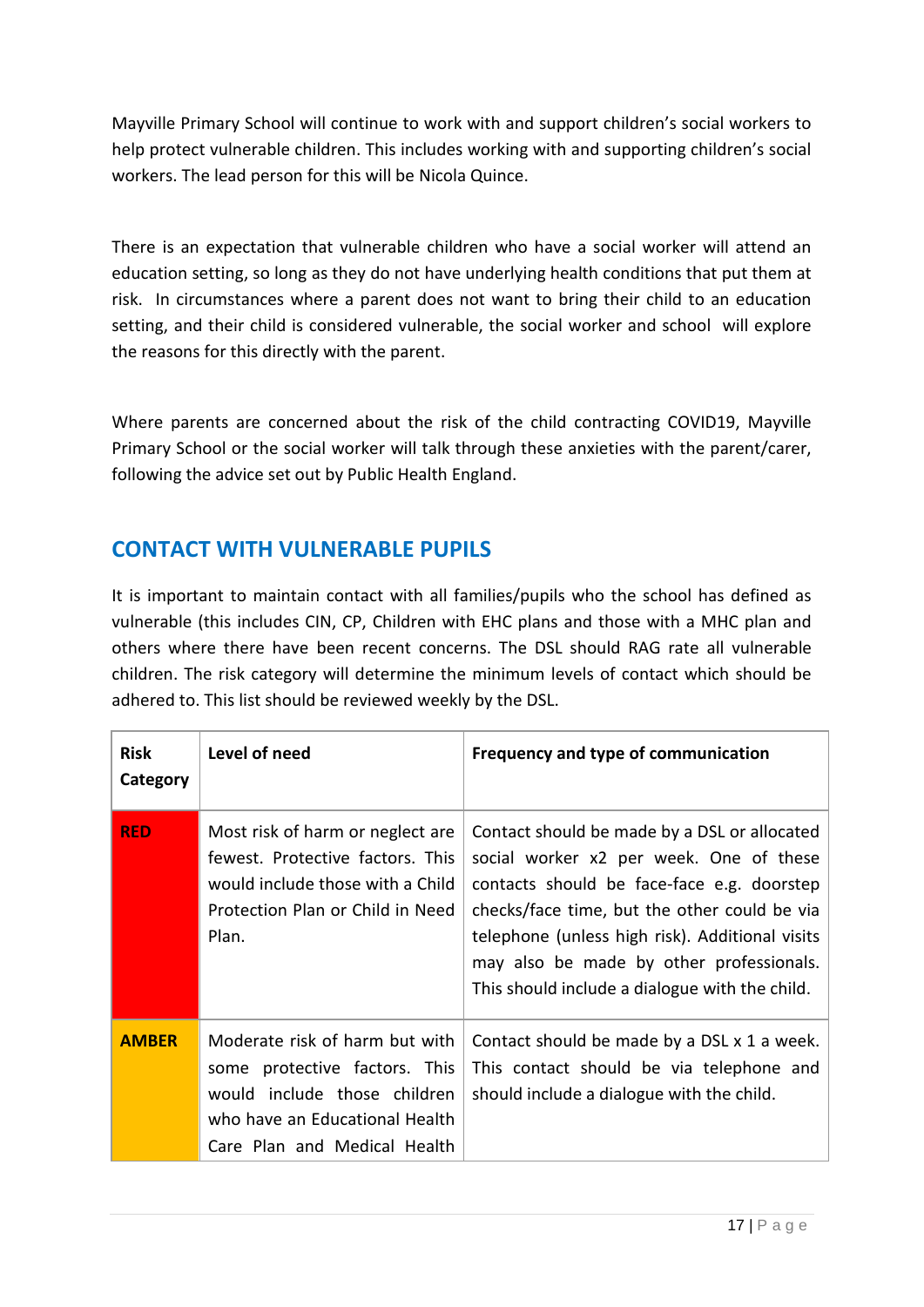|              | Care Plan                        |                                                 |
|--------------|----------------------------------|-------------------------------------------------|
|              |                                  |                                                 |
| <b>GREEN</b> | Some concerns escalating or      | Contact should be made by a nominated           |
|              | unmet needs. This could include  | person x 1 a week. This can be greater if the   |
|              | those who have been identified   | DSL feels it is appropriate. The contact should |
|              | as red or amber but now need     | be made by telephone - either by the DSL or     |
|              | monitoring. Also those receiving | another nominated member if staff, e.g. class   |
|              | support from Early Help.         | teacher.                                        |
|              |                                  |                                                 |

In the event that a DSL has been unable to make contact with the family on the nominated day of communication, the allocated social worker should be alerted immediately. If the allocated social worker has not made contact within 24 hours, the DSL should call MASH where a welfare check will have to be arranged. Families should be aware that they will be receiving regular calls from school and children with the 'Red' category will be provided with a telephone number to call if necessary.

DSLs should continue to act upon the information shared via CPOMS. This includes liaison with specialist services and social workers where concerns are raised. W*here children have chronic or long term health needs, regular contact.* Any actions taken should continue to be detailed on CPOMS.

Every DSL/Deputy DSL and all teaching and non–teaching staff should have access to an internet connected device so that they are able to work remotely and access CPOMS. If this is the case, then appropriate measures should be taken to ensure the confidentiality and protection of data and safeguarding of staff and children. This includes:

- 1. Agreeing and arranging any home visits with another DSL to avoid the possibility of lone working
- 2. If using a personal telephone to make contact, withhold number so that this is not available to any parent/carer
- 3. Locking/logging out of all electronic devices after use and ensuring that CPOMS is secure at all times. (e.g. not visible to others when unattended).

In cases of self-isolation, DSL's should take precautions to protect themselves from the risk of infection. This includes viewing home/children through a window, standing a metre back from the front door or liaising with a social worker or other professionals involved who may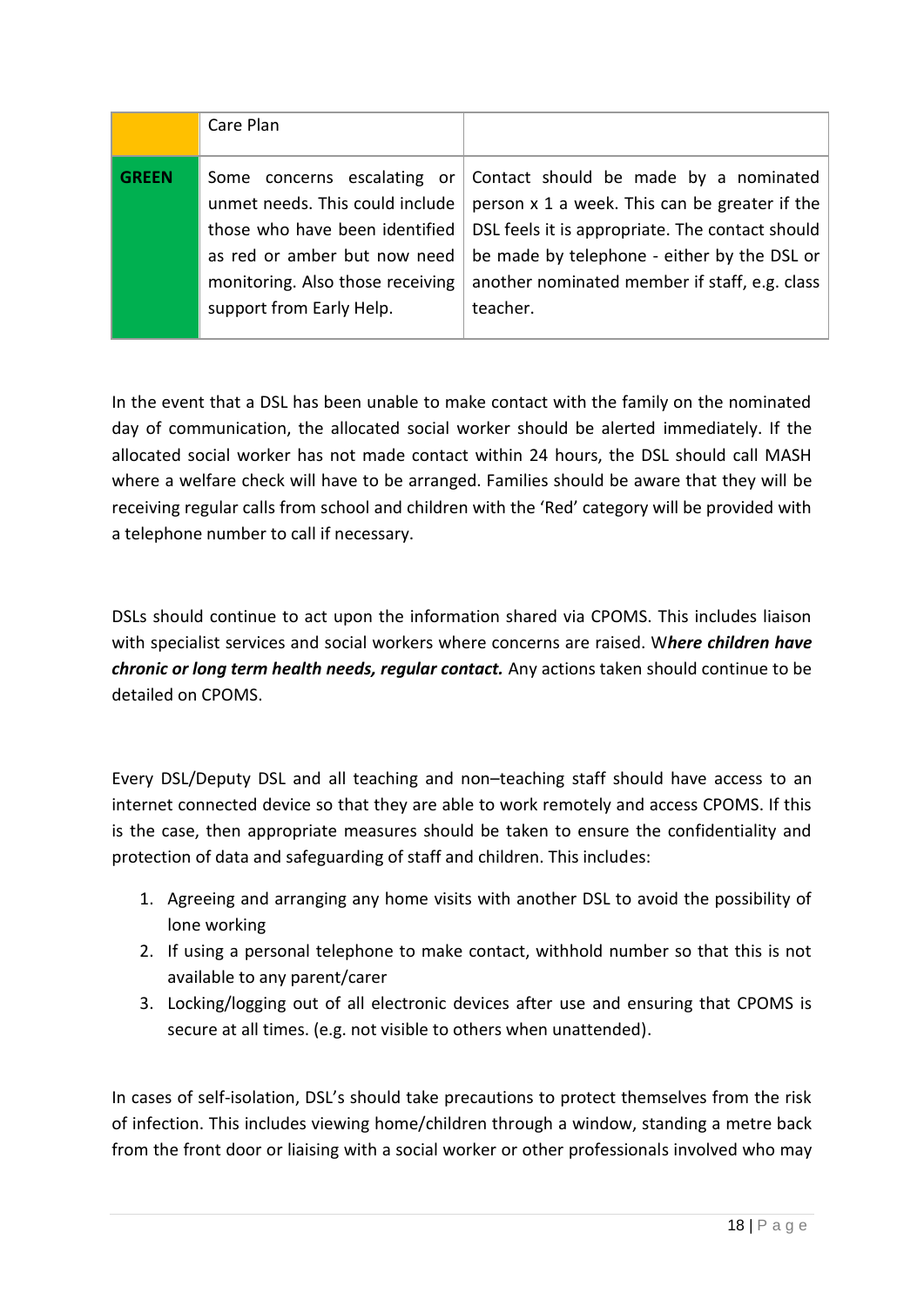be visiting, (thus limiting the need for DSL's to visit). In this case, the information from the professional who has visited should be shared and added to CPOMS.

In addition to the contact made proactively by the school, the DSL must at regular intervals remind the parent of how they too can access services and report safeguarding concerns (even if out of hours.) This includes sharing screen shots/weblinks via appropriate channels i.e. website.

Where a school receives an operation encompass (domestic violence) notification, the inbox should be checked and appropriate action taken. (This should also be recorded on CPOMS. If the school closes completely, then the LA will be informed and the notifications will be received on the first day returning to school.

All CPOMS notes should clearly indicate the following:

- 1. The type of communication, e.g. in person or on the phone
- 2. Details of parties involved e.g. which staff visited
- 3. Summary of any conversation and any other points to note
- 4. Any recommendations or signposting to services given to the family
- 5. Arising actions and next steps.

The notes should be added to the category – COVID-19 closure (under parental contact) as well as any other relevant categories. This will help with the monitoring of the current situation with our families.

# **GUIDANCE FOR COMMUNICATING WITH PARENTS AND CHILDREN**

The following script should be used when communicating with parents and children:

- 1. Introduction and explanation of purpose of call
- 2. Ask how the family are (in the event that a member of the family is unwell, ask who else is in the household to supervise any children)
- 3. Ask if the family needs any support (food, nappies, signposting to Waltham forest hardship/employment support/counselling and wellbeing support/support for over 70s)
- 4. Ask if they have completed the online Pupil Premium form which will entitle them to £15 food vouchers per week per child if they are eligible.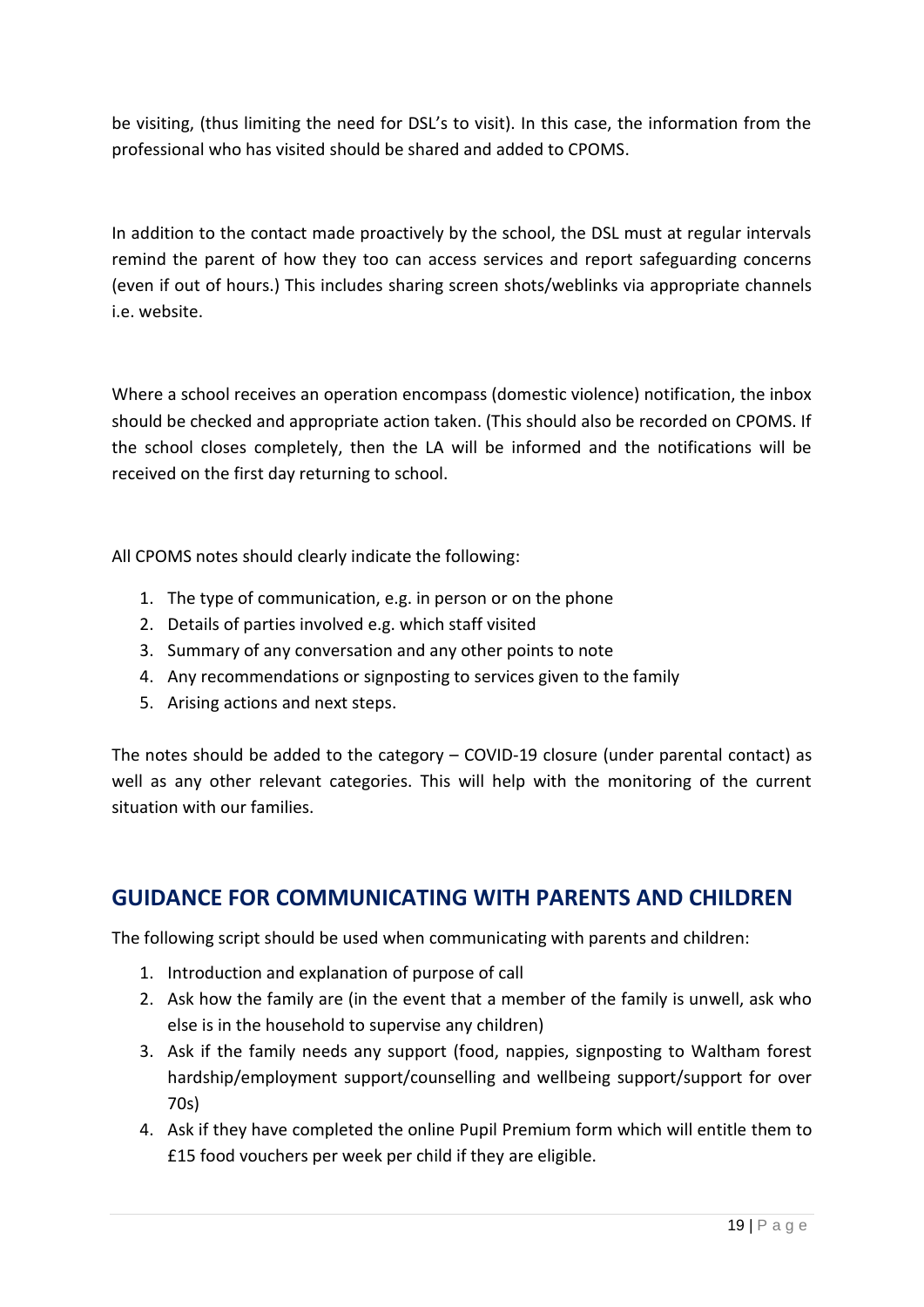- 5. Ask how the family are coping with home learning (are they able to access Google classroom or if they would prefer a pack printed out for them)
- 6. Ask to speak to the child (how are they? What have they enjoyed doing? What do they need help with?)
- 7. Inform both parents and child that you will be calling on a weekly basis and if they need any support in the meantime, they can contact us via the school email address
- 8. Check contact details (what other number can they be reached on?)

# **PLANNING AND RISK ASSESSING HOME VISITS**

In the event of a home visit, the following questions will be used within your Risk Assessment. Refer to the flowchart at the end of this policy for further guidance:

- Who are you visiting and what is their Covid-19 status? Are they unwell with Covid-19 symptoms? Are they part of a household who are self-isolating because a member of the household has Covid-19? Are they a confirmed case?
- Is your visit essential? Could it be cancelled? Done over the phone? Done online?
- What will you be doing on your visit is it personal care or involving close personal contact?
- Who will be conducting the home visit this should include at least one DSL

# **ATTENDANCE MONITORING**

Local authorities and education settings do not need to complete their usual day-to-day attendance processes to follow up on non-attendance. Mayville Primary School and social workers will agree with parents/carers whether children in need should be attending school. Mayville Primary School will then follow up on any pupil who they were expecting to attend, and does not. Mayville Primary School will also follow up with any parent or carer who has arranged care for their child(ren) and the child(ren) subsequently do not attend.

To support the above, Mayville Primary School will, when communicating with parents and carers, confirm that emergency contact numbers are correct and ask for any additional emergency contact numbers where they are available. In all circumstances where a vulnerable child does not take up their place at school, or discontinues, Mayville Primary School will notify their social worker.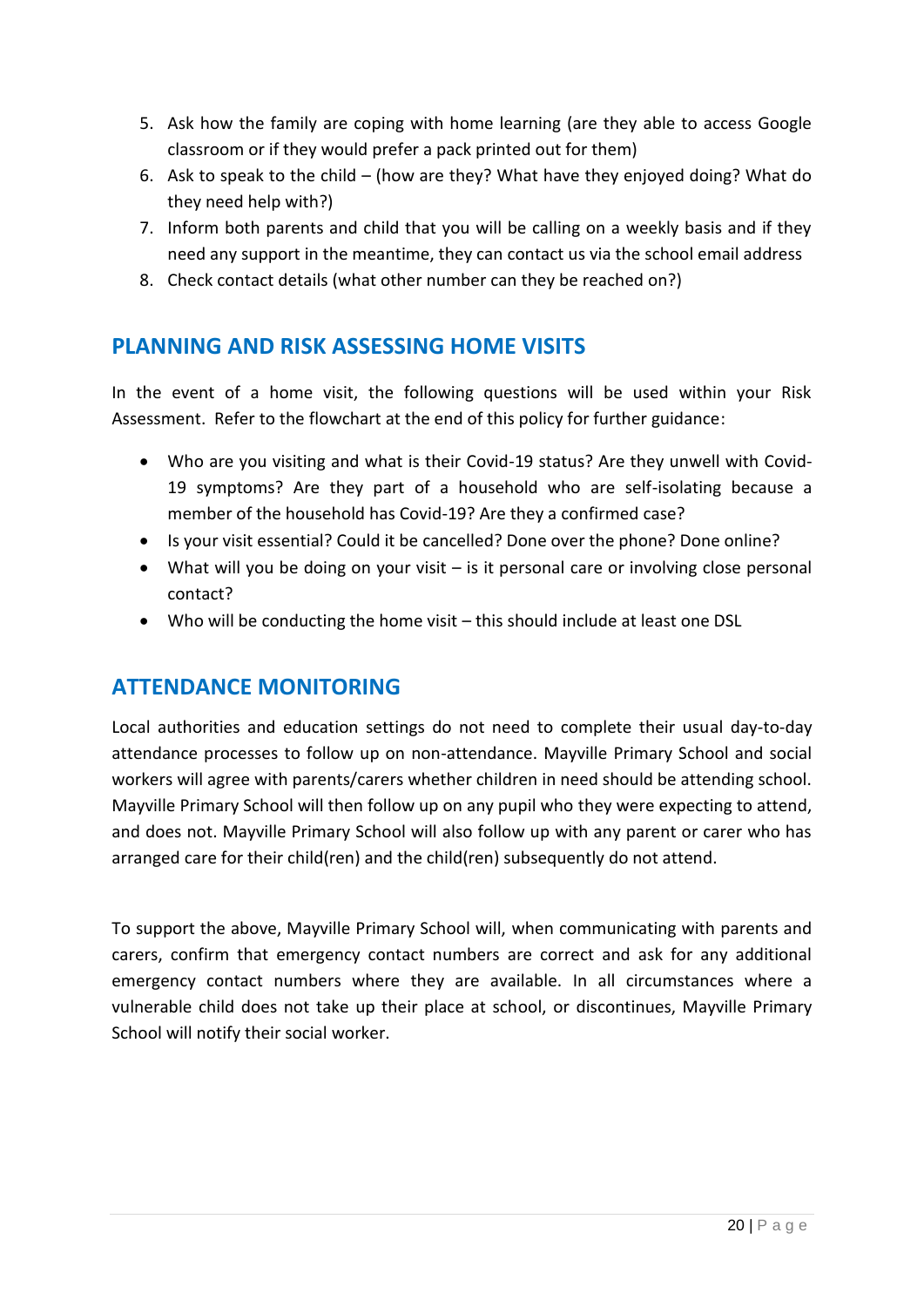# **DESIGNATED SAFEGUARDING LEAD**

The optimal scenario is to have a trained DSL (or deputy) available on site. Where this is not the case, a trained DSL (or deputy) will be available to be contacted via phone or online video - for example when working from home. Where a trained DSL (or deputy) is not on site, in addition to the above, a senior leader will assume responsibility for co-ordinating safeguarding on site.

This includes updating and managing access to CPOMS and liaising with the offsite DSL (or deputy) and as required, liaising with children's social workers where they require access to children in need and/or to carry out statutory assessments at the school.

It is important that all Mayville Primary staff and volunteers have access to a trained DSL (or deputy). On each day, staff on site will be made aware of who that person is and how to speak to them. The DSL will continue to engage with social workers, and attend all multiagency meetings, which can be done remotely.

The DSL will ensure all deputy DSL s have an updated list of all vulnerable children.

# **REPORTING A CONCERN**

The importance of all staff and volunteers acting immediately on any safeguarding concerns remains. Staff and volunteers will continue to follow our child protection procedures and advise the DSL of any concerns they have about any child, including those who are not attending school.

The varied arrangements in place as a result of the COVID-19 measures do not reduce the risks that children may face from staff or volunteers. As such, it remains extremely important that any allegations of abuse made against staff or volunteers attending our school are dealt with thoroughly and efficiently and in accordance with our Allegations Against Staff Policy.

Where staff have a concern about a child, they should continue to follow the process outlined in the school Safeguarding Policy, this includes making a report via CPOMS, which can be done remotely. In the unlikely event that a member of staff cannot access their CPOMS from home, they should email or phone the Designated Safeguarding Lead and Headteacher. This will ensure that the concern is received. Staff are reminded of the need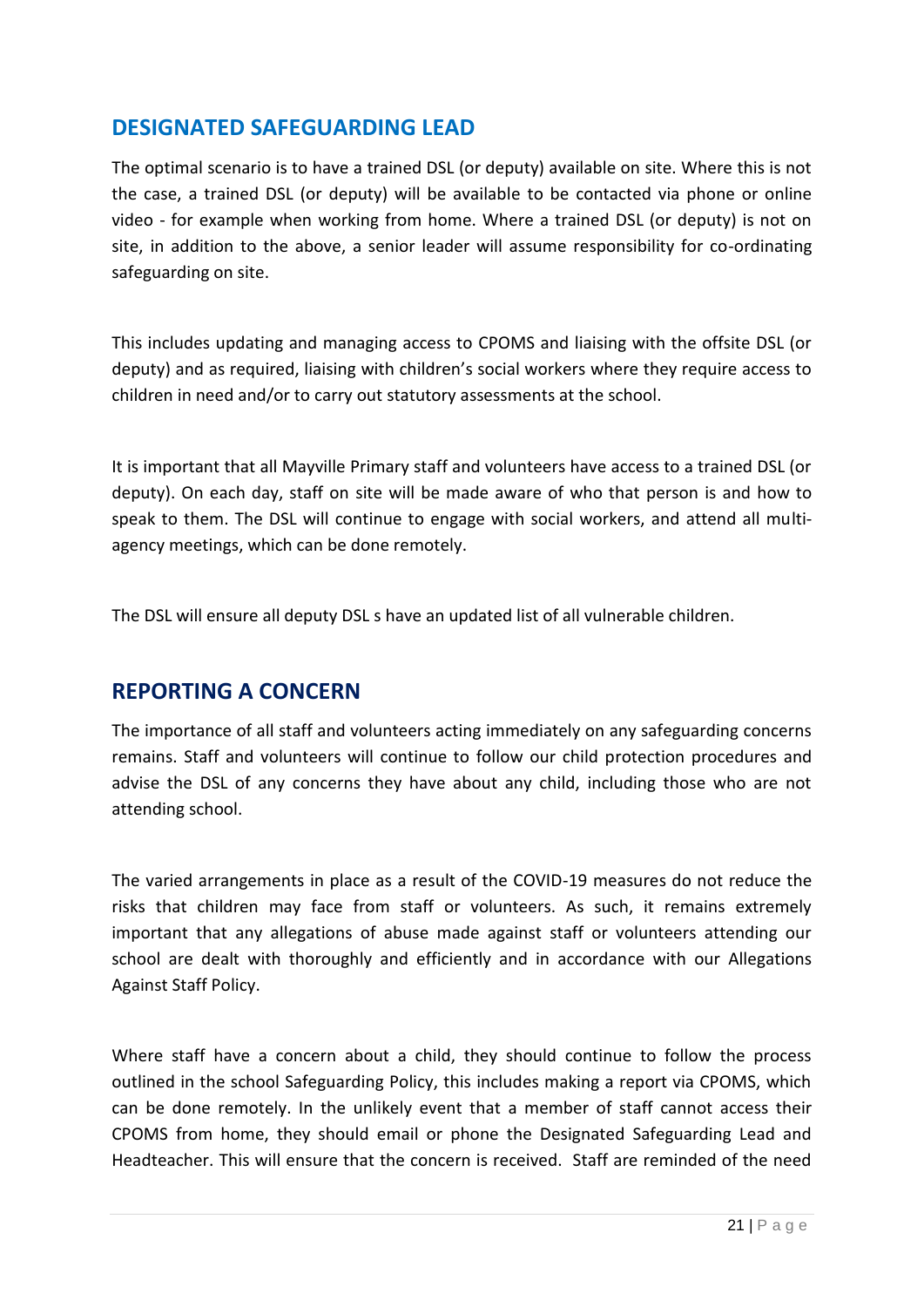to report any concern immediately and without delay. Where staff are concerned about an adult working with children in the school, they should report the concern to the Headteacher. This should be done verbally and followed up with an email to the Headteacher. Concerns around the Headteacher should be directed to the chair of trustees, Walter Harding.

# **SAFEGUARDING TRAINING AND INDUCTION**

DSL training is very unlikely to take place whilst there remains a threat of the COVID-19 virus. For the period that COVID-19 measures are in place, a DSL (or deputies) who have been trained will continue to be classed as a trained DSL (or deputy), even if they miss their refresher training. All existing school staff have had safeguarding training and have read part 1 of Keeping Children Safe in Education (2019). The DSL will communicate with staff any new local arrangements, so they know what to do if they are worried about a child. Where new staff are recruited, or new volunteers enter Mayville Primary School, they will continue to be provided with a Safeguarding Induction.

If staff are deployed from another education or children's workforce setting to our school, we will take into account the DfE supplementary guidance on safeguarding children during the COVID-19 pandemic and will accept portability as long as the current employer confirms in writing that:

- the individual has been subject to an enhanced DBS and children's barred list check
- there are no known concerns about the individual's suitability to work with children
- there is no ongoing disciplinary investigation relating to that individual.

Upon arrival, they will be given a copy of the receiving setting's Child Protection Policy, confirmation of local processes and confirmation of DSL arrangements.

# **SAFER RECRUITMENT/VOLUNTEERS AND MOVEMENT OF STAFF**

It remains essential that people who are unsuitable are not allowed to enter the children's workforce or gain access to children. When recruiting new staff, Mayville Primary School will continue to follow the relevant safer recruitment processes for their setting, including, as appropriate, relevant sections in part 3 of Keeping Children Safe in Education (2019) (KCSIE).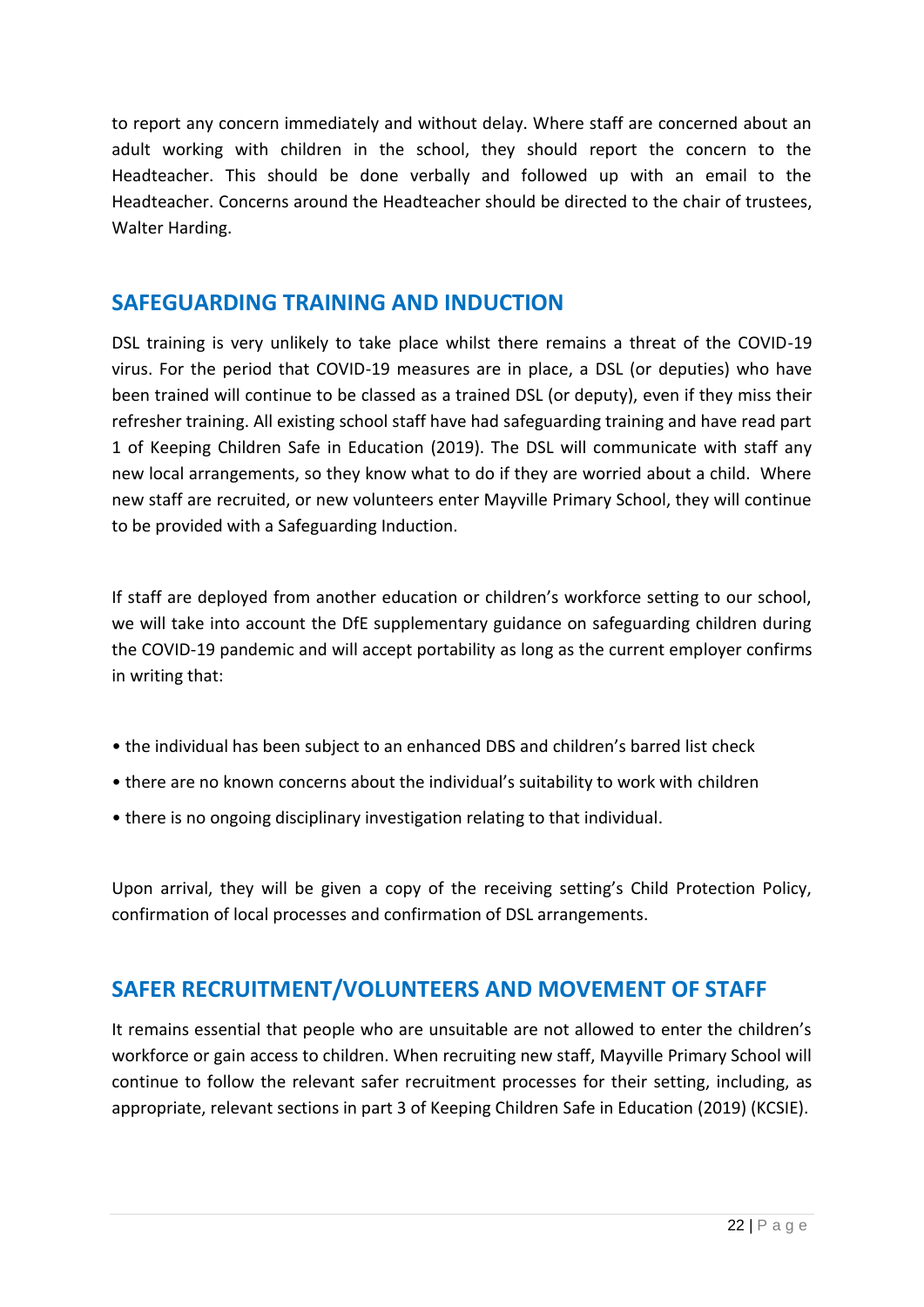In response to COVID-19, the Disclosure and Barring Service (DBS) has made changes to its guidance on standard and enhanced DBS ID checking to minimise the need for face-to-face contact. Where Mayville Primary School is utilising volunteers, we will continue to follow the checking and risk assessment process as set out in paragraphs 167 to 172 of KCSIE.

Under no circumstances will a volunteer who has not been checked be left unsupervised or allowed to work in regulated activity.

Mayville Primary School will continue to follow the legal duty to refer to the DBS anyone who has harmed or poses a risk of harm to a child or vulnerable adult. Full details can be found at paragraph 163 of KCSIE. Mayville Primary School will continue to consider and make referrals to the Teaching Regulation Agency (TRA) as per paragraph 166 of KCSIE and the TRA's 'Teacher misconduct advice for making a referral'.

During the COVID-19 period all referrals should be made by emailing: [Misconduct.Teacher@education.gov.uk](mailto:Misconduct.Teacher@education.gov.uk)

Whilst acknowledging the challenge of the current National emergency, it is essential from a safeguarding perspective that any school is aware, on any given day, which staff/volunteers will be in the school or college, and that appropriate checks have been carried out, especially for anyone engaging in regulated activity. As such, Mayville Primary School will continue to keep the Single Central Record (SCR) up to date as outlined in paragraphs 148 to 156 in KCSIE.

# **ONLINE SAFETY**

It is important that all staff who interact with children, including online, continue to look out for signs a child may be at risk. Any such concerns should be dealt with as per the Child Protection Policy and where appropriate, referrals should still be made to Children's Social Care, and as required, the Police.

Online teaching should follow the same principles as set out in the Code of Conduct and Teaching and Learning Policy.

Mayville Primary School will ensure any use of online learning tools and systems are in line with privacy and data protection/GDPR requirements.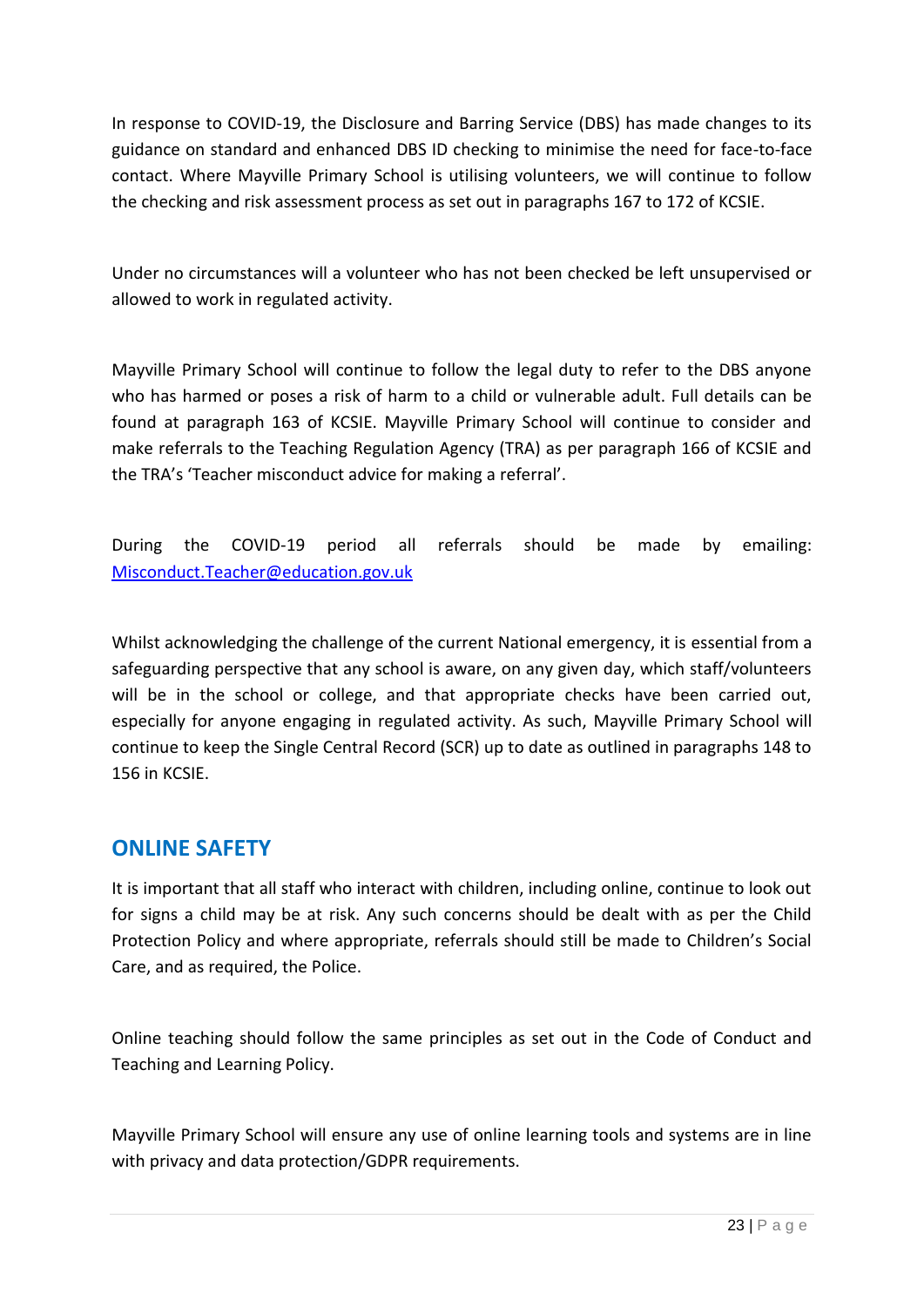Below are the guidelines to follow when delivering virtual lessons, especially where webcams are involved:

- No 1:1s, groups only
- Staff and children must wear suitable clothing, as should anyone else in the household
- Any computers used should be in appropriate areas, for example, not in bedrooms; and the background should be blurred
- The live class should be recorded so that if any issues were to arise, the video can be reviewed
- Live classes should be kept to a reasonable length of time, or the streaming may prevent the family 'getting on' with their day
- Language must be professional and appropriate, including any family members in the background
- Staff must only use Google Classroom to communicate with children.

# **NEW CHILDREN AT THE SCHOOL**

Children may join our school from other settings. When they do, we will seek from those settings the relevant welfare and child protection information. This is relevant for all children who join us, but it will be especially important where children are vulnerable.

For vulnerable children, we will ensure we understand the reasons for the vulnerability and any arrangements in place to support them. As a minimum, we will seek access to that child's EHC plan, child in need plan, child protection plan or, for looked-after children, their personal education plan and know who the child's social worker (and, for looked-after children, who the responsible VSH is).

Ideally, this will happen before a child arrives but where that is not possible, it will happen as soon as reasonably practicable.

Any exchanges of information will ideally happen at DSL (or deputy) level, and likewise between special educational needs co-ordinators/named individual with oversight of SEN provision for children with EHC plans. However, it is acknowledged this may not always be possible. Where this is the case, our school senior leaders will take responsibility.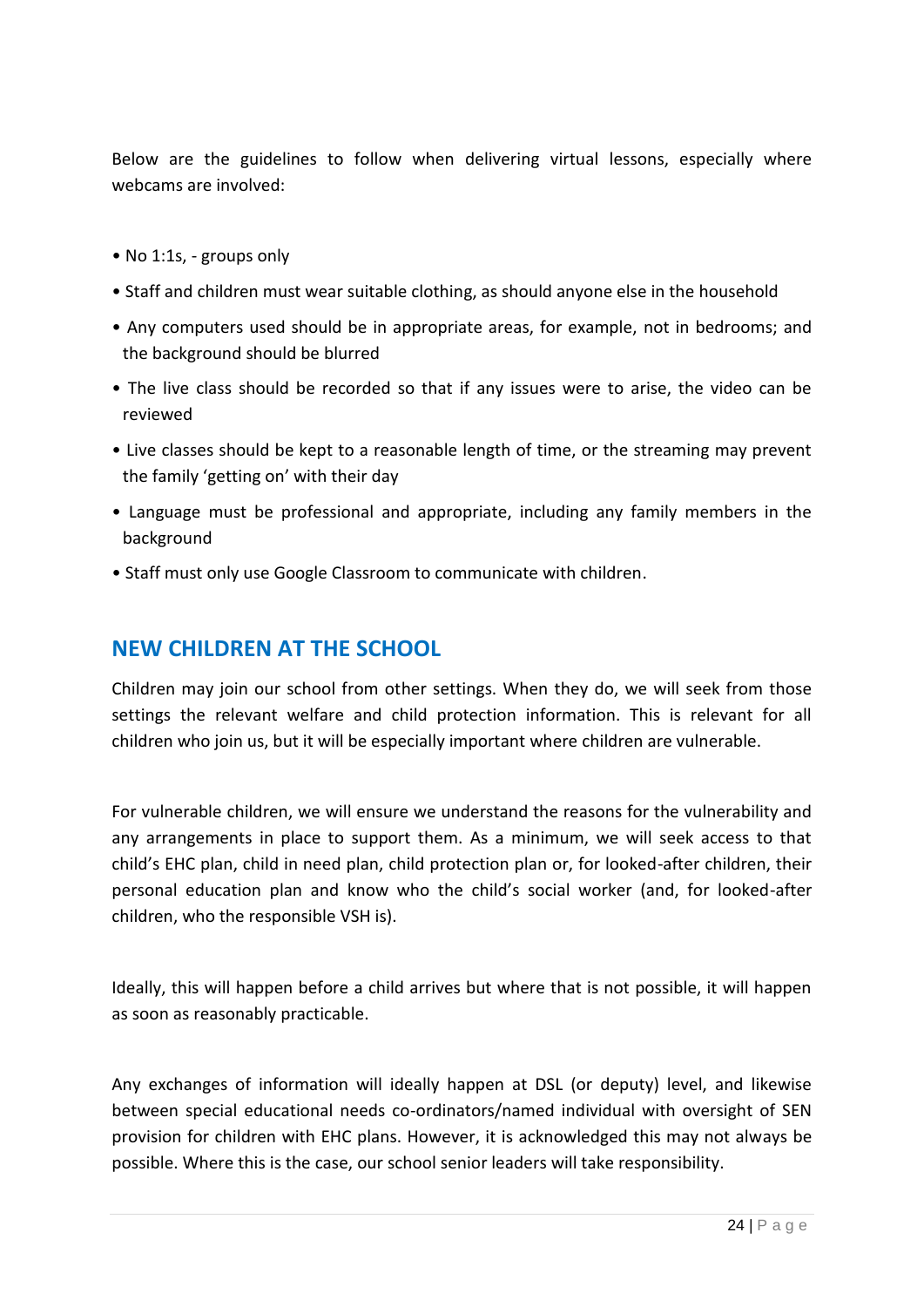The DSL will undertake a Risk Assessment based on the information received, considering how risks will be managed and which staff need to know the information.

# **SUPPORTING CHILDREN NOT IN SCHOOL**

Mayville Primary School is committed to ensuring the safety and wellbeing of all its children and young people. Where the DSL has identified a child to be on the edge of social care support, or who would normally receive pastoral-type support in school, they should ensure that a robust communication plan is in place for that child or young person. Details of this plan must be recorded on CPOMS, as should a record of contact be made. The communication plans can include; remote contact, phone contact, door-step visits. Other individualised contact methods should be considered and recorded.

Mayville Primary School and its DSL will work closely with all stakeholders to maximise the effectiveness of any communication plan. This plan must be reviewed regularly (at least once a fortnight) and where concerns arise, the DSL will consider any referrals as appropriate. The school will share safeguarding messages on its website, through emails and the weekly newsletter.

Mayville Primary School recognises that school is a protective factor for children and young people, and the current circumstances, can affect the mental health of pupils and their parents/carers. Teachers at Mayville Primary School need to be aware of this in setting expectations of pupils' work where they are at home.

Mayville Primary School will ensure that where we care for children of critical workers and vulnerable children on site, we ensure appropriate support is in place for them. This will be bespoke to each child and recorded on CPOMS.

# **SUPPORTING CHILDREN IN SCHOOL**

Mayville Primary School is committed to ensuring the safety and wellbeing of all its students. Mayville Primary School will continue to be a safe space for all children to attend and flourish.

The headteacher will ensure that appropriate staff are on site and staff to pupil ratio numbers are appropriate, to maximise safety. Mayville Primary School will refer to the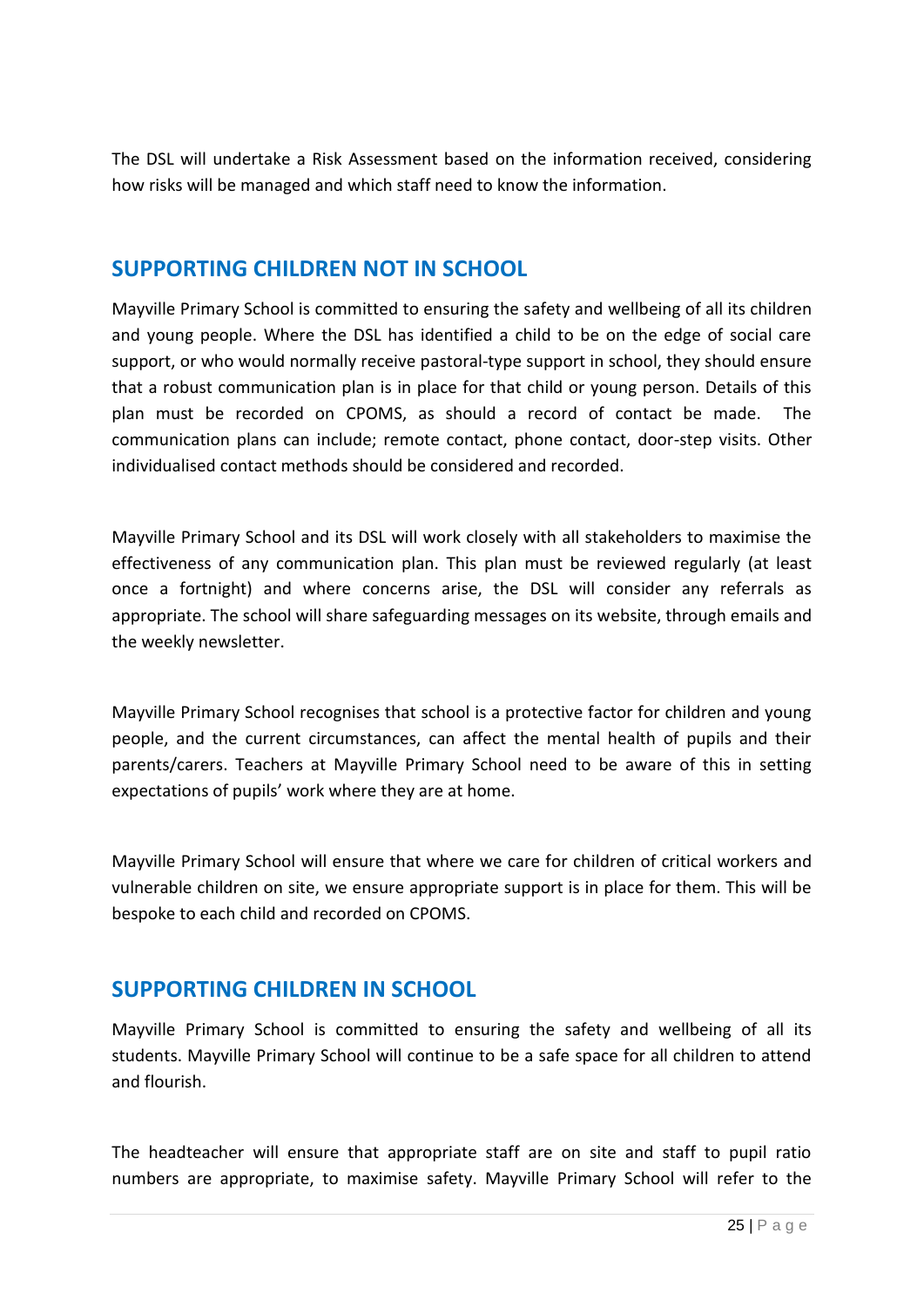Government Guidance for Education and Childcare Settings on how to implement social distancing and continue to follow the advice from Public Health England on hand washing and other measures to limit the risk of spread of COVID19.

Mayville Primary School will ensure that where we care for children of critical workers and vulnerable children on site, we ensure appropriate support is in place for them. This will be bespoke to each child and recorded on CPOMS.

Where Mayville Primary School has concerns about the impact of staff absence – such as our Designated Safeguarding Lead or first aiders – this will be discussed with them immediately with the headteacher and chair of trustees.

# **PEER ON PEER ABUSE**

Mayville Primary School recognises that during the closure a revised process may be required for managing any report of such abuse and supporting victims**.** Where a school receives a report of peer on peer abuse, they will follow the principles as set out in part 5 of KCSIE and of those outlined within of the Child Protection Policy. The school will listen and work with the young person, parents/carers and any multiagency partner required to ensure the safety and security of that young person. Concerns and actions must be recorded on CPOMS and appropriate referrals made.

# **EARLY HELP**

Referrals to Early Help should continue to be made via a MASH referral and indicated as 'support'. A referral should be followed up by a phone call to confirm the referral has been received. If Early Help have not made contact within 5 working days, make contact with the relevant teams/managers to ensure there is a coordinated response.